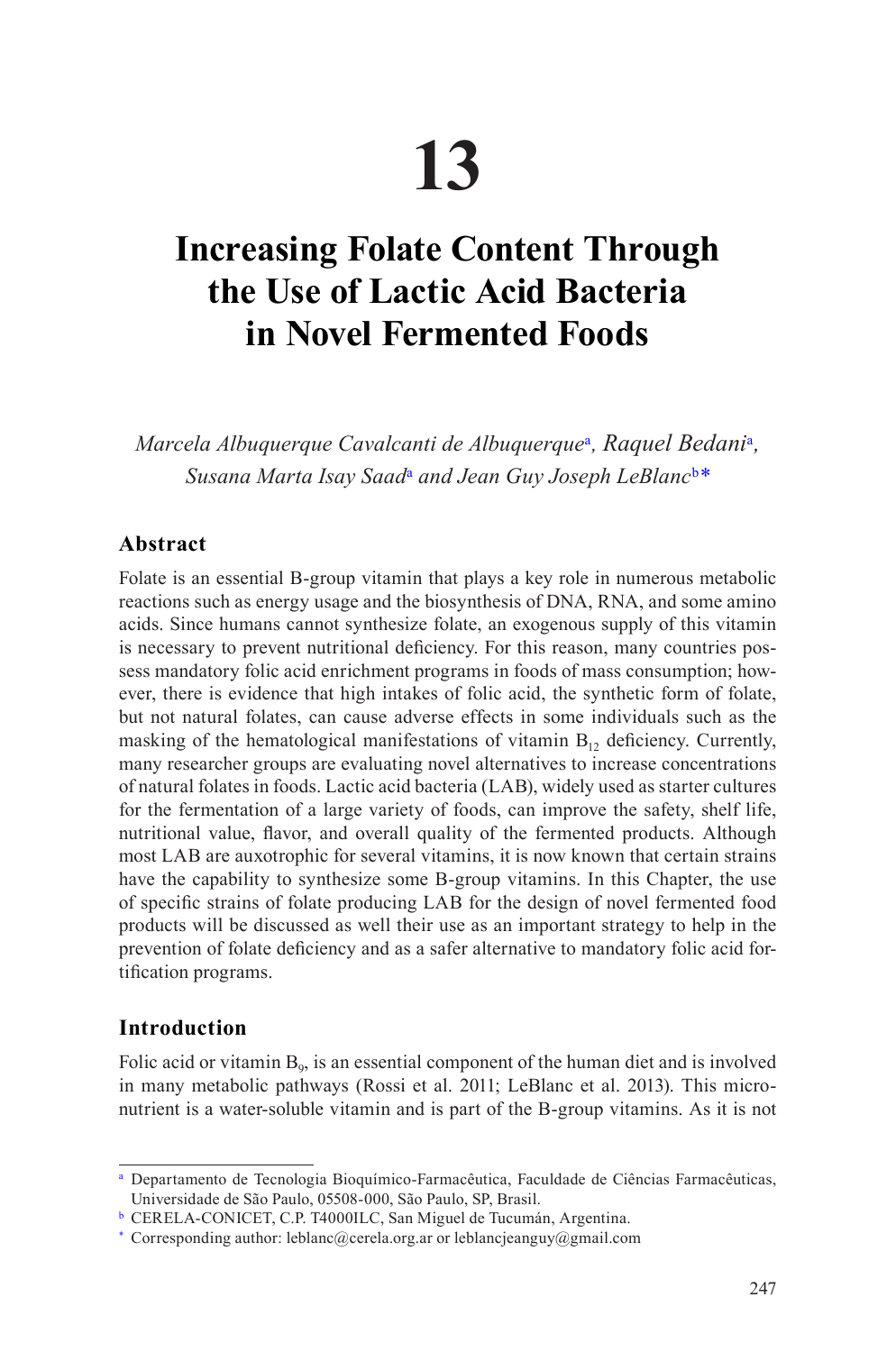synthesized by mammals, this vitamin must be obtained through food ingestion (Lin and Young 2000; Sybesma et al. 2003; Padalinno et al. 2007; Kariluoto et al. 2010).

Folate may be synthesized by various plants and some microorganisms. Dairy and non-dairy products are considered important sources of folate (Sybesma et al. 2003; Padalino et al. 2012; Laiño et al. 2013b). The main forms of folate are tetrahydrofolate (THF), 5-formyltetrahydrofolate (5-FmTHF), and 5-methyltetrahydrofolate (5-MeTHF). According to Lin and Young (2000) and Uehara and Rosa (2010), the latter is the principal form that is transported and stored in the human body and, therefore, folates derived from the diet needs to be converted into smaller residues called monoglutamates in order to be properly absorbed.

Various activities of our body are related to folate, such as: DNA replication, repair and methylation, biosynthesis of nucleic acids and amino acids protect against certain types of cancers and decreased risk of cardiovascular disease (Kariluoto et al. 2010).

Folate deficiency is a public health problem (Dantas et al. 2010) with great impact for pregnant women and consequently on the development of the fetuses (Santos et al. 2007). This deficiency, among other factors, may cause defects in neural tube formation, which is a congenital malformation resulting from the failure of the embryonic neural tube closure. This phenomenon may lead to anencephaly and spina bifida (Laiño et al. 2012; Fujimore et al. 2013). As a result, recommended doses of daily intake were proposed by agencies of various countries in order to reduce the problems caused by folate deficiency in individuals.

To avoid problems caused by folate deficiency, many people consume vitamin supplements. However, these supplements are usually developed from the synthetic folate form (folic acid), which is chemically produced. Besides having a high cost of production, it is known that synthetic folate may cause harm to human health (Wyk et al. 2011; Hugenschimidt et al. 2011). Folic acid may, among other things, mask vitamin  $B_{12}$  deficiency. On the other hand, folate in its natural form (as found in foods or through the production of certain microorganisms) does not cause adverse effects in health (Laiño et al. 2013a). Thereby, the inclusion of bioenriched foods in the diet, in which folate is produced by non-synthetic technologies can be an alternative for the lower daily intake of folate (Uehara and Rosa 2010).

Certain strains of LAB possess, among other properties, the ability to produce folate, which is dependent on species, strain, growth time, and growth conditions (Sybesma et al. 2003; Pompei et al. 2007; Kariluoto et al. 2010; D'Aimmo et al. 2012; Laiño et al. 2012; Padalino et al. 2012; Laiño et al. 2013a). The use of vitamin-producing microorganisms in food may represent a more natural supplement alternative with increased acceptability by consumers. The production of foods with higher concentrations of natural vitamins produced by LAB would not cause harm to human health (LeBlanc et al. 2013).

#### **Folate**

#### **Chemical structure, bioavailability, and functions**

Folate, also known as vitamin  $B_{9}$ , is a critical molecule in cellular metabolism. Folate is the generic term of the naturally occurring folates and folic acid (FA), which is the fully oxidized synthetic form of folate added to foods as fortifier and used in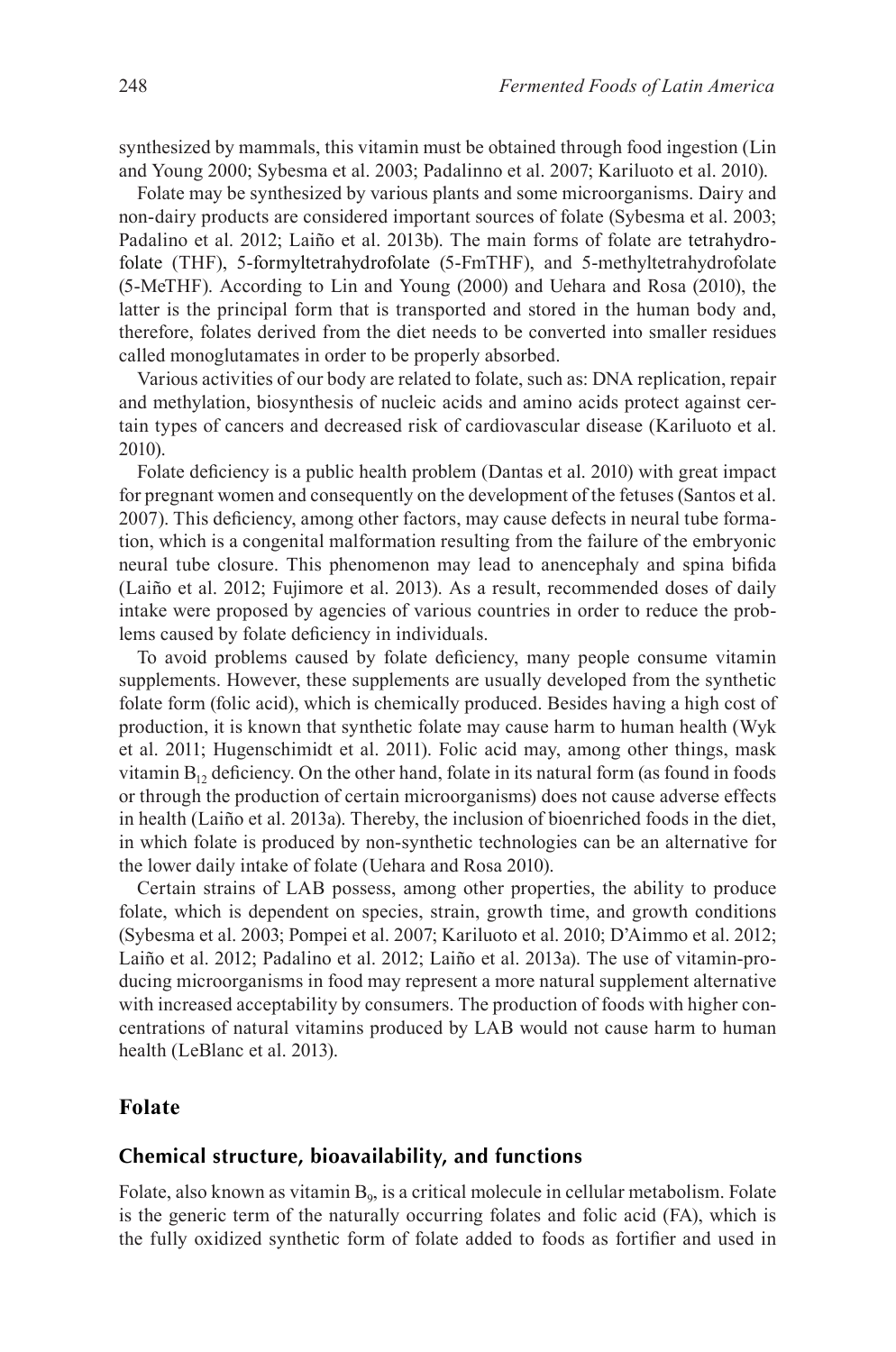dietary supplements (Laiño et al. 2013a; Fajardo et al. 2015). Folic acid or pteroyl glutamic acid (PGA) is comprised of *p*-aminobenzoic acid flanked by a pteridine ring and L-glutamic acid (Laiño et al. 2013a; Walkey et al. 2015). On the other hand, the naturally occurring folates differ in the extent of the reduction state of the pteroyl group, the nature of the substituents on the pteridine ring and the number of glutamyl residues attached to the pteroyl group (Laiño et al. 2013a). The natural folates include 5-methyltetrahydrofolate (5-MTHF), 5-formyltetrahydrofolate (5-formyl-THF), 10-formyltetrahydrofolate (10-formyl-THF), 5,10-methylenetetrahydrofolate (5,10-methylene-THF), 5,10-methenyltetrahydrofolate (5,10-methenyl-THF), 5-formiminotetrahydrofolate (5-formimino-THF), 5,6,7,8-tetrahydrofolate (THF), and dihydrofolate (DHF). The most naturally occurring folates are pteroylglutamates with two or seven glutamates joined in amide (peptides) linkages to the g-carboxyl of glutamate. The main intracellular folates are peteroylpentaglutamates and the major extracellular folates are pteroylmonoglutamates. pteroylpentaglutamates with up to 11 glutamic acid residues occur naturally (LeBlanc et al. 2007).

In general, bioavailability may be defined as the proportion of a nutrient ingested that becomes available to the organism for metabolic process or storage (LeBlanc et al. 2007). It is important to point out that the dietary folate bioavailability may be impaired by the polyglutamate chain that most natural folate have (McNulty and Pentieva 2004; LeBlanc et al. 2007). Natural food folates or pteroylpolyglutamates are hydrolyzed by the enzymes  $\gamma$ -glutamyl hydrolase or human conjugase to pteroylmonoglutamate forms prior to absorption in small intestine, mainly in duodenum and jejunum. Therefore, the dietary polyglutamates are hydrolyzed and then reduced and methylated in the enterocyte before being absorbed (Silva and Davis 2013). The monoglutamates forms of folate, including FA, are transported across the proximal intestine through a saturable pH-dependent process (Iyer and Tomar 2009). Higher doses of folic acid are absorbed via a non-saturable passive diffusion process (Hendler and Rorvik 2001; Iyer and Tomar 2009). Folate may be absorbed and transported as monoglutamates into the liver portal vein (LeBlanc et al. 2007). Folate enters the portal circulation as methyl-THF, which is the predominant form of the vitamin in the plasma (Silva and Davis 2013). The main transporter of folate in plasma is the reduced folate transporter (RFC), which delivers systemic folate to the tissues. The high affinity folate receptors (FRs) are expressed on various epithelia and are another family of folate transporters (Zhao et al. 2011).

Approximately 0.3 to 0.8% of the body folate pool is excreted daily, in both urine and feces. Renal excretion increases at higher folate intakes (Ohrvik and Witthof 2011; Silva and Davis 2013), which is normal since the excess of all water soluble vitamins (including the B group vitamins) is excreted.

Evidences suggest that the polyglutamate form is 60 to 80% bioavailable compared to the monoglutamate form (Gregory 1995; Melse-Boonstra et al. 2004; LeBlanc et al. 2007). Although there are controversies, the absorption efficiency of natural folates is approximately half of that of synthetic FA and the relative bioavailability of dietary folates is estimated to be only 50% in comparison with synthetic folic acid (Sauberlich et al. 1987; Gregory 1995; Forssen et al. 2000; McNulty and Pentieva 2004; Iyer and Tomar 2009). Additionally, folic acid absorption in an empty stomach is twice as available as food folate, and folic acid taken with food is 1.7 times as available as food folate (Hendler and Rorvik 2001). In this line, according to Shuabi et al. (2009), the assessment of folate nutritional status is incomplete if content values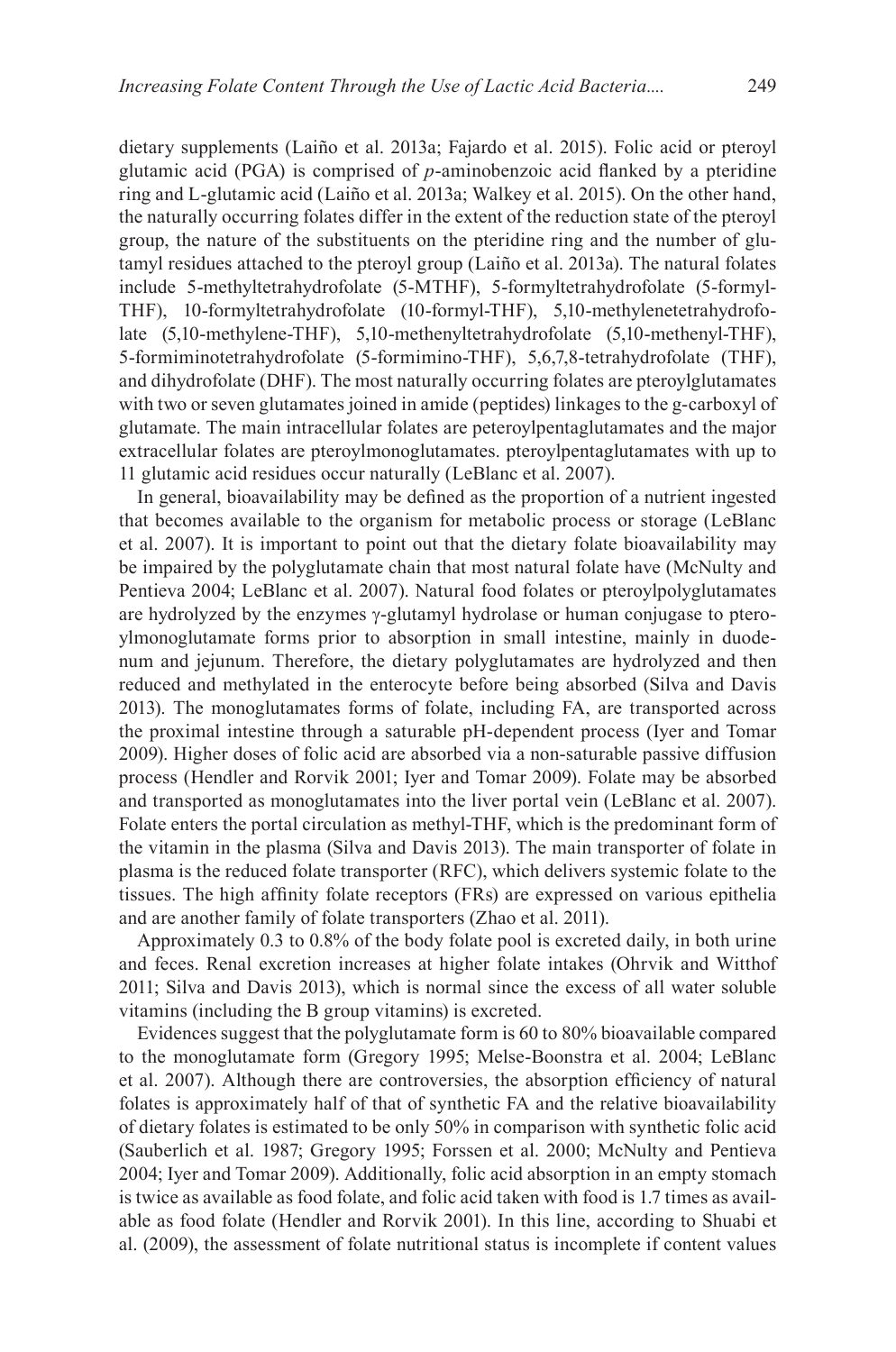in the food composition database do not account the differences in bioavailability between naturally occurring folate and synthetic FA as a food fortificant, and folate supplement usage.

Folate-binding proteins from milk may increase the efficiency of folate absorption by protecting dietary folates from uptake by intestinal bacteria, thus leading to increased absorption in the small intestine (Eitenmiller and Landen 1999). Other dietary factors that may influence the folate bioavailability include: the effects of foods on intestinal pH with potential modification of conjugase activity, presence of folate antagonists, intestinal changes influenced by dietary factors (for example, alcoholism), chelation, and factors that influence the rate of gastric emptying (LeBlanc et al. 2007).

A study developed by Pounis et al. (2014) assessed the possible differences in folate status in two European Union countries and their possible association with dietary patterns and/or other lifestyles. These researchers reported that both inadequate dietary folate intake and serum levels were observed in Italian participants of their study, whereas in individuals from southwest London, folate status seemed slightly better. According to the authors, differences between countries in food group consumption as good sources of folate might explain this result. Additionally, nonsmoking habits and physical activity were the two non-dietary, lifestyle characteristics positively associated with folate serum levels.

Evidences suggest that serum folate concentrations express recent folate intake, while red cell folate has a tendency to provide a better reflection of tissue folate status. Thus, serum folate may be considered a good predictor of recent dietary intake (Truswell and Kounnavong 1997; Shuabi et al. 2009).

Folate is an essential micronutrient that plays an important role in the human metabolism. It acts as a cofactor in several biosynthetic reactions, serving primarily as a one-carbon donor. It is involved in the methylations and formylations that occur as part of nucleotide biosynthesis; therefore, the folate deficiency may cause defect in DNA synthesis in tissue with rapidly replicating cells (Chiang et al. 2014; Walkey et al. 2015). Thereby, the most remarkable consequence of folate deficiency occurs during pregnancy (Walkey et al. 2015). In general, folates are involved in a wide number of key metabolic functions including DNA replication, repair, and methylation and biosynthesis of nucleic acid, some amino acids, pantothenate, and other vitamins (Laiño et al. 2013).

Owing to the role of folate in nucleotide biosynthesis, its privation impairs DNA synthesis in embryonic tissue, resulting in a reduction in the rate of cellular division and congenital malformations of the brain and spinal cord, such as neural tube defects (NTDs). Chronic alcoholism may lead to folate deficiency that may result in megaloblastic anemia. Additionally, the folate deficiency leads to elevated plasma homocysteine levels, a risk factor for cardiovascular diseases (Cravo et al. 2000).

#### **Food rich in folate and folate requirements**

As human beings do not synthesize folates, and it is necessary to assimilate this vitamin from exogenous sources. Folate occurs in most foods, with at least 50% being in the polyglutamate form. FA is thermolabile and thus may be destroyed by cooking (Silva and Davis 2013).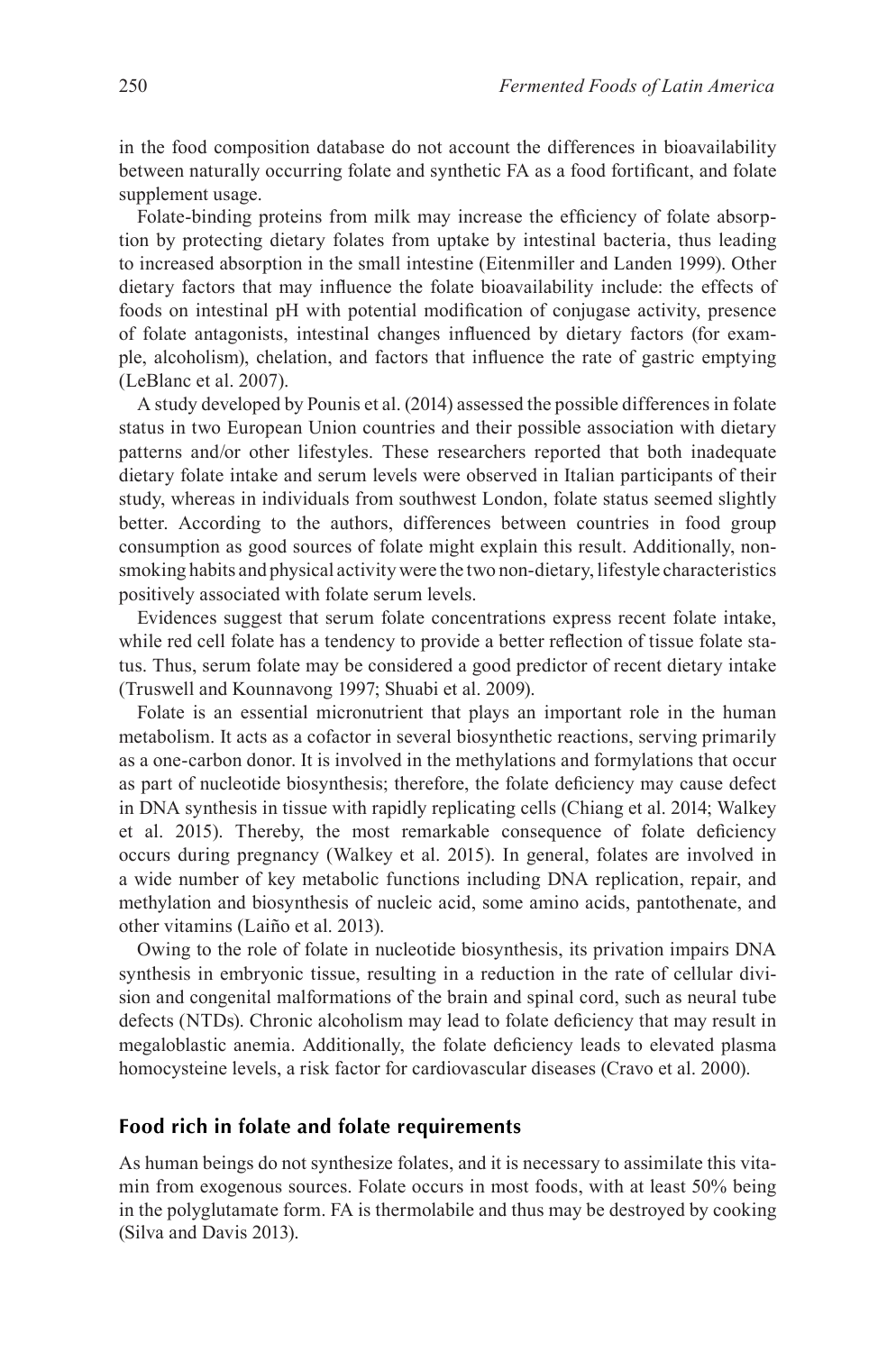In general, folates are present in most foods such as legumes (beans, nuts, peas, and others), leafy greens (spinach, asparagus, and Brussels sprouts), citrus, some fruits, grains, vegetables (broccoli, cauliflower), liver, and dairy products (milk and fermented dairy products) (Eitenmiller and Landen 1999; Walkey et al. 2015). Fermented milk products, for example yogurt, may contain higher concentration of folates (around 100  $\mu$ g/L) compared to non-fermented milk (around 20  $\mu$ g/L) (Lin and Young 2000; Iyer and Tomar 2009). Scientific evidences suggest that certain strains of LAB may synthesize natural folates (Lin and Young 2000; Aryana, 2003;, Laiño et al. 2014). In this sense, the use of LAB in fermentative process may represent an interesting biotechnological approach to increase folate levels in milk (Laiño et al. 2013b; Laiño et al 2014). It is noteworthy that the ability of microorganisms to produce folate is considered strain-dependent (D'Aimmo et al. 2012; LeBlanc et al. 2013, 2014). Nevertheless, these folate sources are unstable and large losses occur as a result of heat exposure, typical of many food and cooking procedures (Liu et al. 2012). This phenomenon may hamper to estimate the intake of total dietary folates by consumers (Walkey et al. 2015).

The lack of folates in the diet is one of the most common nutritional deficiencies in the world and has severe consequences on health (Herbison et al. 2012). Traditionally, folate deficiency in humans has been related to macrocytic or megaloblastic anemia. However, this deficiency is also associated with health disorders such as cancer, cardiovascular diseases, and neural tube defects in newborns (Wang et al. 2007; Ohrvik and Witthoft 2011). In this line, to reduce the risk of neural tube defects in newborns, the increased folate consumption for woman in the periconceptional period is crucial to keep an optimal folate status by considering the relationship between folate intake and blood folate concentration (Stamm and Houghton 2013).

Regarding the mean dietary reference intakes, epidemiological evidences indicate that a suboptimal folate intake may be widespread in the population in both developing and developed countries (Hermann and Obeid 2011; Fajardo et al. 2015). The increase in folate intake in the population may be achieved by the consumption of foods naturally rich in folates; use of FA supplements; and consumption of foods fortified with synthetic FA or natural folates (López-Nicolás et al. 2014). It is worth mentioning that the potential adverse effects of synthetic FA, such as masking symptoms of vitamin  $B_{12}$  deficiency and promoting certain types of cancer, have inhibited mandatory fortification in some countries (Fajardo and Varela-Moreiras 2012). According to Fajardo et al. (2015), the promotion of folate intake from natural food sources continues to be a health strategy to reach a safe and adequate nutritional status.

Regarding the promoting of certain kind of cancers, a case-control design study with 408 volunteers developed by Chiang et al. (2014) evaluated the association between serum folate and the risk of colorectal cancer (CRC) in subjects with CRC or colorectal adenomatous polyps (AP, a precursor of CRC), and healthy subjects. The authors concluded that higher serum folate concentration ( $\geq$ 13.55 ng/mL) appeared to be associated with increased risk in subjects with AP while serum folate had no effect on CRC risk in healthy controls. Additionally, these researchers speculate that serum folate might play a dual role regarding CRC risk.

The daily recommended intake (DRI) of folate in the European Union (EU) is 200 and 600 µg/day for adults and women in periconceptional period, respectively (IOM, 2006). The recommended dietary allowance (RDA) of folate in adults is also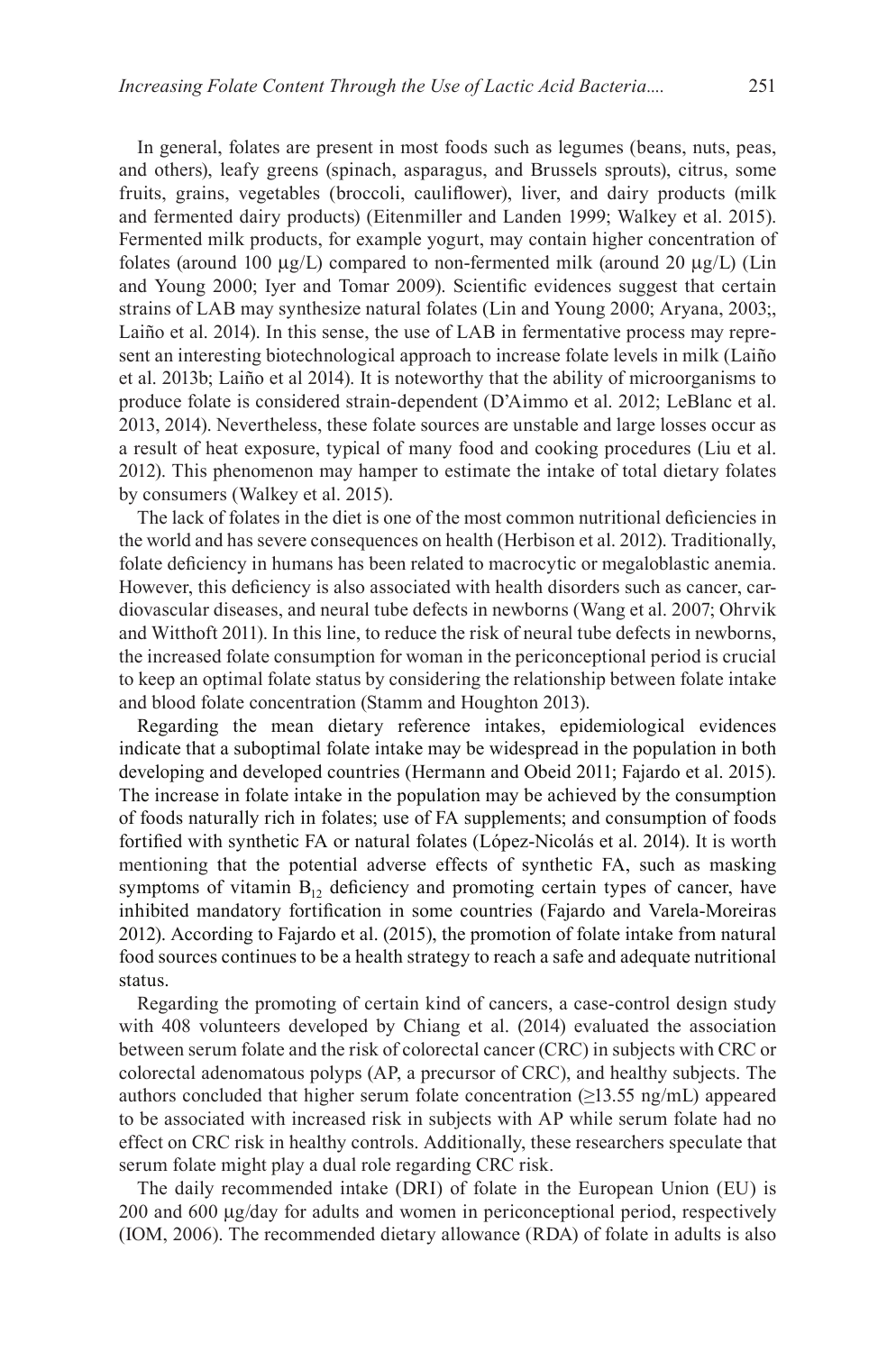200–400 mg/day (FAO/WHO 2002) and the body stores around 10–20 mg which is usually sufficient for only about 4 months. Pregnancy significantly increases the folate requirement, particularly throughout periods of rapid fetal growth (for example, in the second and third trimester). In addition, during the lactation, losses of folate in milk also increase the folate requirement of mothers (McPartlin et al. 1993; FAO/WHO 2002). According to the Brazilian legislation, the daily recommended intake of folate is also 0.4 mg/day for adults, 0.6 mg/day for pregnant, and 0.5 mg/day for women who are breastfeeding (ANVISA 2005).

# **Fortification programs**

Several countries have attempted to ensure adequate folate intake and prevent the disorders related to folate deficiency by mandatory FA fortification of cereal products. Procedures for mandatory fortification of wheat flour with FA have been in place in several countries; however, in many cases, these regulations have not been implemented or lack independent controls (Crider et al. 2011). As a result, in 2006, the World Health Organization and the Food and Agricultural Organization of the United Nations issued guidelines to help countries to set the Target Fortification Level, the Minimum Fortification Level, the Maximum Fortification Level and the Legal Minimum Level of folic acid to be used to fortify flour with FA (FAO/WHO 2006). In the United States of America and Canada, the implantation of mandatory fortification of cereal grain products with FA occurred in 1998. The United States of America program adds 140 µg of FA per 100 g of enriched cereal grain product and has been estimated to provide 100–200 µg of folic acid per day to women of childbearing age (Rader et al. 2000; Quinlivan and Gregory 2007; Yang et al. 2007; Crider et al. 2011). In countries such as Argentina and Brazil, the flour fortification with FA became obligatory in 2002 and 2004, respectively. The Brazilian legislation recommends the addition of 150 µg of FA per 100 g of wheat and maize flours (ANVISA 2002). Other countries with mandatory FA fortification programs include Canada (150  $\mu$ g/100 g), Costa Rica (180  $\mu$ g/100 g), Chile (220  $\mu$ g/100 g), and South Africa (150  $\mu$ g/100 g) (Crider et al. 2011). Evidences suggest that NTDs has declined (19 to 55%) in Canada, South Africa, Costa Rica, Chile, Argentina, and Brazil since the introduction of folic acid fortification practices (Crider et al. 2011).

On the other hand, many countries have not adopted a National Fortification Program with FA due to its potential undesirable adverse effects (Laiño et al. 2013a). In several European countries, the fortification is not obligatory mainly due to a concern that FA fortification may damage individuals with undiagnosed vitamin  $B_{12}$ deficiency (Smith et al. 2008). In Italy, for example, FA fortification is not mandatory and the supplementation of women of childbearing age or health promotion strategies aim at increasing intake of dietary sources (Pounis et al. 2014). Similarly, Finland does not allow mandatory fortification of staple foods with FA. In this country, a balanced diet, rich in folate, is recommended for all women planning a pregnancy or in early pregnancy, to obtain at least 400 µg of folate daily. Additionally, a daily supplement of 400 µg of FA is recommended for all women planning a pregnancy or in early pregnancy and voluntary fortification of certain food products is allowed (Samaniego-Vaesken et al. 2012; Kariluoto et al. 2014).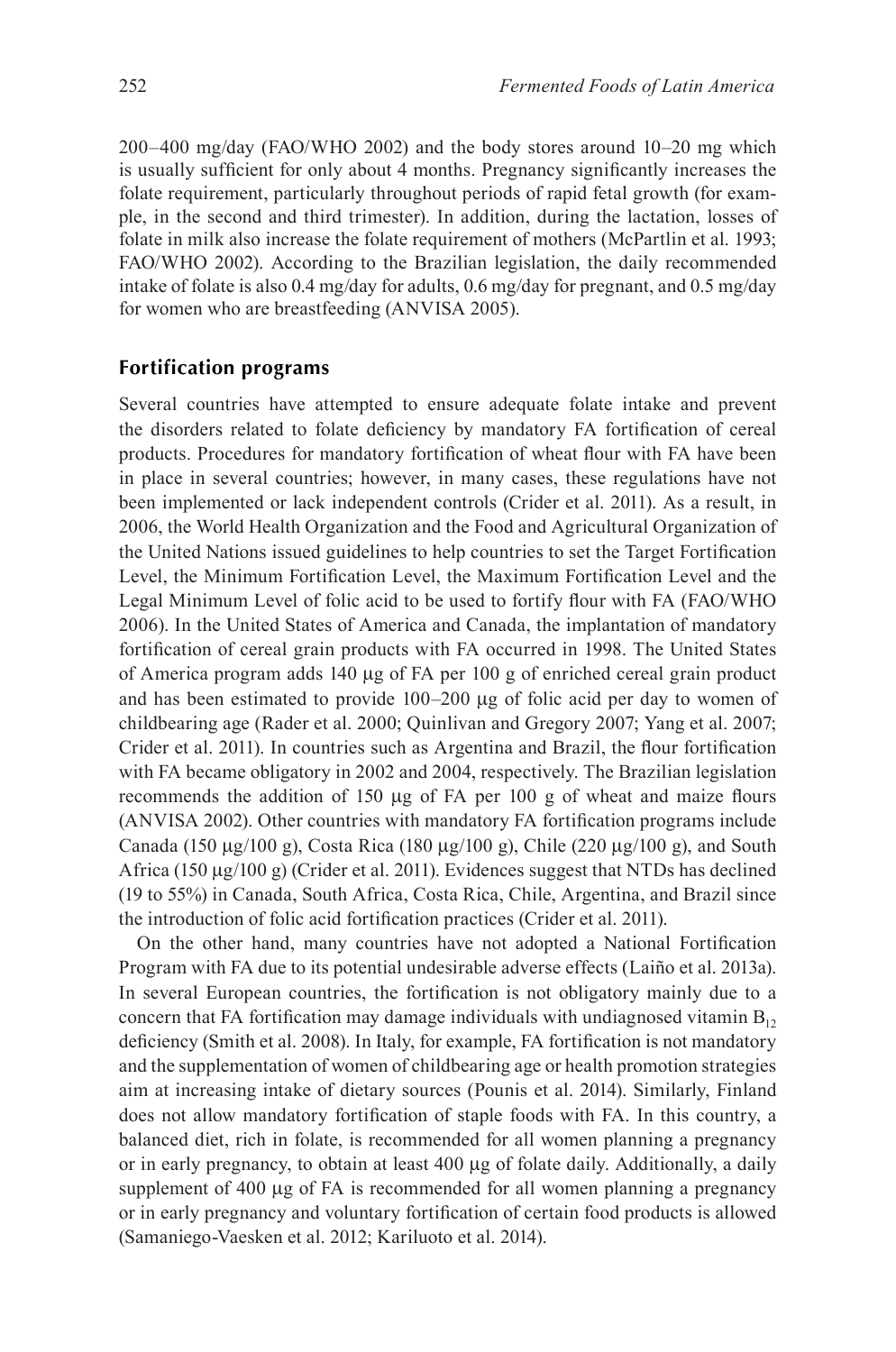Due to the potential risks of the fortification with FA, there has been growing interest in the fortification of foodstuffs with natural form folates (Scott 1999; LeBlanc et al. 2007; Iyer and Tomar 2009). In such cases, natural folates, such as 5-MTHF, that are usually found in foods and produced by microorganisms do not mask vitamin  $B_{12}$ deficiency; therefore they might be considered a promising alternative for fortification with FA (Scott 1999; Kariluoto et al. 2014; Laiño et al. 2014).

# **Folate Production by Microorganisms**

Nowadays, there is an increased demand by consumers to acquire healthy diets through the intake of natural foods without or at least with lower amounts of chemical preservatives. Folate deficiency occurs in several countries and the main reasons are the insufficient intake of food, restricted diets, and low purchasing power to obtain fortified foods. In order to prevent this deficiency problem, the governments of some countries adopted mandatory FA fortification programs as discussed previously. However, the supplementation of foods with synthetic FA is considered by some researchers as potentially dangerous for human health because people who keep normal or elevated folate ingestion from normal diets would be exposed to a higher FA intake which could mask hematological manifestations of  $B_{12}$  vitamin, as also mentioned previously (LeBlanc et al. 2007). For these reasons, it is necessary to develop alternatives to the use of synthetic FA. In some counties, mandatory folate fortification is not allowed and, in these cases, natural folate enhancement of foods appears as a promising alternative.

LAB are a very important group of microorganisms for the food industry since they are used to ferment a large variety of foods, such as dairy, vegetables, and various types of bread (Capozzi et al. 2012). This bacterial group can improve the safety, shelf-life, nutritional value, flavor, and overall quality of fermented products through the production of many beneficial compounds in foods. Among these compounds, some strains have the ability of producing, releasing and/or increasing B-group vitamins. It is known that some strains used as starter cultures in the fermentation process are able to synthesize folate as reported by many studies (Lin and Young 2000; Crittenden et al. 2003; Iyer et al. 2010; Laiño et al. 2012). Folates produced by microorganisms are natural (especially 5-MTHF are produced) and do not cause adverse effects to the human body. Therefore, studying and selecting folate-producing strains and using them to develop folate bio-enriched food would be beneficial to the food industry since it is a very cheap process that provides a high value-add to their products and to consumers who demand more natural foods.

Some studies have focused on the screening of several strains of LAB for their ability to produce folate, which can be produced intracellularly and/or extracellularly by selected microorganisms ([Table 13.1](#page--1-0)). Sybesma et al. (2003) evaluated the effects of cultivation conditions on folate production by LAB strains and they observed that the intracellular and extracellular folate produced by *Streptococcus thermophillus* was influenced by the medium pH values. At lower pH, this microorganism produced more extracellular folate than those that grew in higher pH values. A possible explanation is that at low intracellular pH, folate is protonated and becomes electrically neutral. Thus, folate would enhance transport across the membrane, increasing the amount of this vitamin in the extracellular medium. However, for *Lactococcus lactis*,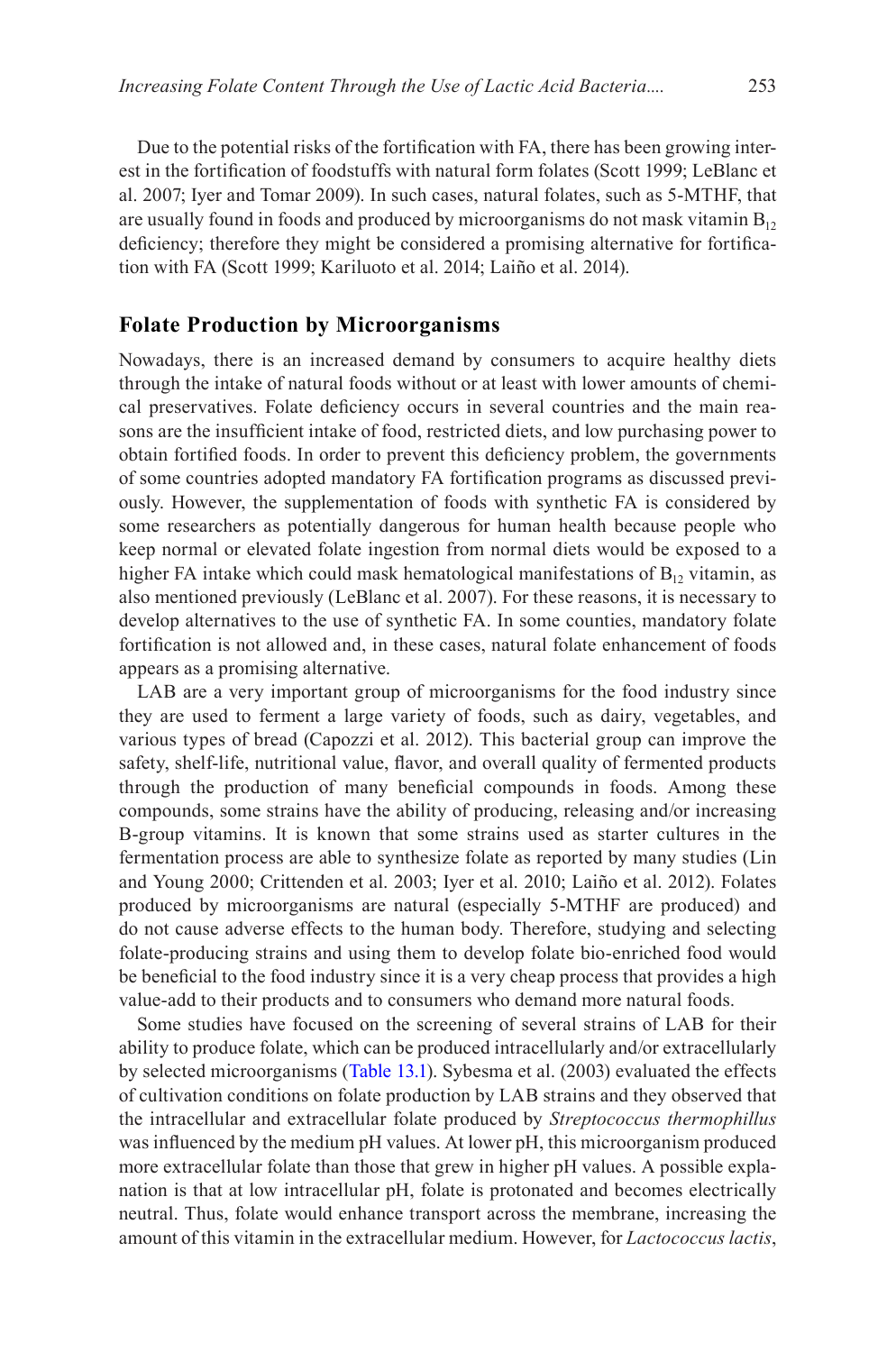these authors identified no difference in the intra- and extracellular folate distribution when the microorganism grew in low or high pH. Kariluoto et al. (2010) identified some folate producer microorganisms which presented higher intracellular folate content when they grew in high pH values.

| <b>Microbial species</b>                                         | <b>Extracellular</b>        | <b>Intracellular</b><br>content | <b>Total content</b>         | Reference                     |
|------------------------------------------------------------------|-----------------------------|---------------------------------|------------------------------|-------------------------------|
| Lactococcus species                                              | content                     |                                 |                              |                               |
| Lactococcus lactis subsp.<br>cremoris MG1363                     | $46 \mu g/L$                | $69 \mu g/L$                    | $115 \mu g/L$                | Sybesma et al.<br>(2003)      |
| Lactococcus lactis subsp.<br>lactis NZ9000                       | $11 \mu g/L$                | $245 \mu g/L$                   | $256 \mu g/L$                | Sybesma et al.<br>(2003)      |
| Lactobacillus species                                            |                             |                                 |                              |                               |
| Lactococcus amylovoros<br><b>CRL887</b>                          | $68.3 \pm 3.4$<br>$\mu$ g/L | $12.9 \pm 1.3$<br>$\mu$ g/L     | $81.2 \pm 5.4 \text{ µg/L}$  | Laiño et al.<br>(2014)        |
| Lactobacillus plantarum<br><b>CRL103</b>                         | $16.7 \pm 3.4$<br>$\mu$ g/L | $40.5 \pm 4.2$<br>$\mu g/L$     | $57.2 \pm 5.2 \,\mu g/L$     | Laiño et al.<br>(2014)        |
| Lactobacillus acidophilus<br>CRL1064                             | $21.9 \pm 2.3$<br>$\mu$ g/L | $15.3 \pm 1.4$<br>$\mu g/L$     | $37.2 \pm 3.1 \text{ µg/L}$  | Laiño et al.<br>(2014)        |
| Lactobacillus delbrueckii<br>subsp. bulgaricus<br><b>CRL8711</b> | $86.2 \pm 0.3$<br>$\mu g/L$ | $8.6 \pm 0.1 \mu g/L$           |                              | Laiño et al.<br>(2012)        |
| Lactobacillus helveticus                                         | $1$ ng/mL                   | $90$ ng/mL                      | 89 μg/L                      | Sybesma et al.<br>(2003)      |
| Streptococcus species                                            |                             |                                 |                              |                               |
| Streptococcus                                                    | $76.6 \pm 7.0$              | $15.9 \pm 0.2$                  |                              | Laiño et al.                  |
| thermophilus CRL803                                              | $\mu$ g/L                   | $\mu$ g/L                       |                              | (2012)                        |
| Bifidobacterium species                                          |                             |                                 |                              |                               |
| Bifidobacterium                                                  |                             |                                 | $8865 \pm 355$               | D'Aimmo et                    |
| adolescentes ATCC<br>15703                                       |                             |                                 | $\mu$ g/100g DM <sup>1</sup> | al. $(2012)$                  |
| Bifidobacterium                                                  |                             |                                 | $9295 \pm 750$               | D'Aimmo et                    |
| catenulatum ATCC<br>27539                                        |                             |                                 | $\mu$ g/100g DM <sup>1</sup> | al. (2012)                    |
|                                                                  |                             |                                 |                              |                               |
| Propionibacterium<br>species                                     |                             |                                 |                              |                               |
| Propionibacterium<br>freudenreichii                              | $25 \pm 3$ ng/mL            |                                 |                              | Hugenschimidt<br>et al (2011) |

**TABLE 13.1** Reports on folate production by microorganisms in folate-free medium

[1D](#page--1-0)ry matter

*Lactococcus lactis* and *Streptococcus thermophillus* are two industrially important microorganisms that have the ability to produce folate, but other LAB such *Lactobacillus delbrueckii* subsp. *bulgaricus*, *Lactobacillus acidophilus*, *Lactobacillus plantarum*, *Lactobacillus reuteri*, *Leuconostoc lactis*, *Propionibacterium* spp., and *Bifidobacterium* spp. also have this ability (Lin and Young 2000; Crittenden et al. 2003; Pompei et al. 2007; Santos et al. 2008; Hugenschmidt at al. 2011; D'Aimmo et al. 2012; Laiño et al. 2014). These species are normally involved in the fermentation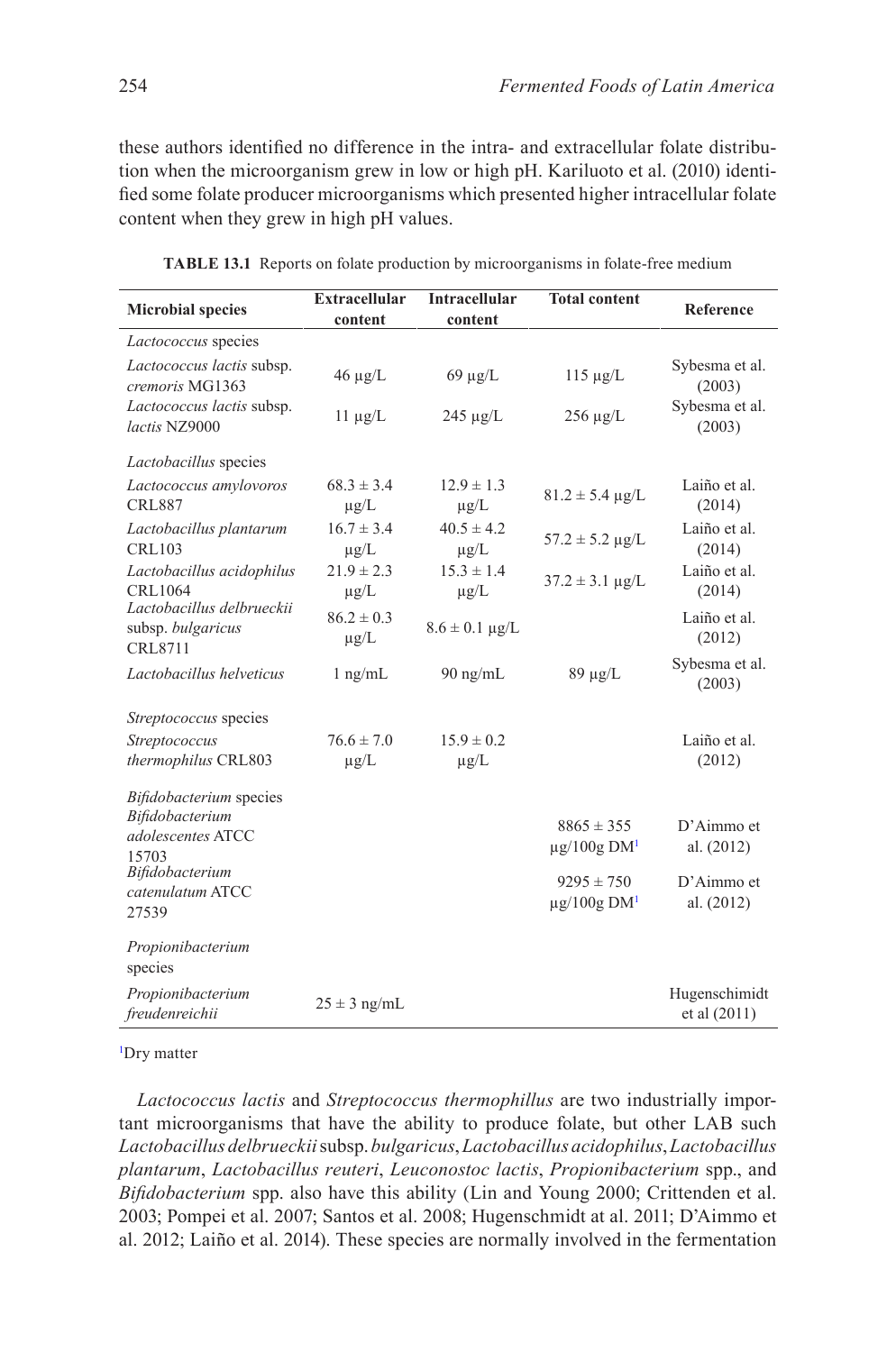of dairy products. However, natural microbiota from raw materials used by the food industry may also affect the folate level of some cereal products (Kariluoto et al. 2010).

LAB starter cultures isolated from artisanal Argentinean yogurts were tested by Laiño et al. (2012). In this study certain strains of *Streptococcus thermophillus* and *Lactobacillus delbrueckii* subsp. *bulgaricus* were reported to be able to increase folate in folate-free culture medium. It is important to mention that not all lactobacilli strains are able to produce folates and it has historically been believed that, in yogurt production, *S. thermophilus* produces folates whereas *Lactobacillus bulgaricus* consumes this vitamin in a symbiotic relationship. It is now known that some strains of *Lactobacillus bulgaricus* can in fact produce folates (Laiño et al. 2012). Therefore, the screening of different lactobacilli strains within different species should be conducted since the production of folate by microorganism is straindependent ([Table 13.1](#page--1-0)). Sybesma et al. (2003) identified a *Lactobacillus plantarum* strain that was able to produce folate. In this context, Nor et al. (2010) verified that the use of *Lactobacillus plantarum* I-UL4 led to an increase in folate content from 36.36 to 60.39 µg/L using an optimized medium formulation compared to Man Rogosa Sharp (MRS) broth.

Masuda et al (2012) isolated 180 LAB strains from a Japanese food named *nukazuke,* a traditional Japanese pickle made of salt and vegetables in a fermented rice bran bed. From these 180 isolated strains, only 96 grew in a free-folate medium. Since 58.4% of the strains belonged to the *Lactobacillus* genus, a significant number of strains did not grow in the folate-free medium clearly demonstrating that not all lactobacilli strains produce this important vitamin. However, three lactobacilli strains (*Lactobacillus sakei* CN-3, *Lactobacillus sakei* CN-28 and *Lactobacillus plantarum* CN-49) were shown to produce extracellulary high levels of folate  $101 \pm 10 \,\mu g/L$ , 106  $\pm$  6 µg/L, and 108  $\pm$  9 µg/L, respectively.

Different studies have evaluated the effect of *p*ABA (*para*-aminobenzoic acid), a precursor of folate, on folate production by LAB. Not all strains possess the genes necessary for *p*ABA biosynthesis and this could be a limiting factor for folate production in some microorganisms (Rossi et al. 2011). In a review about production of folate by probiotic bacteria, Rossi et al. (2011) showed the presence or absence of genes and enzymes necessary for the biosynthesis of DHPPP (6-hydroxymethyl-7,8-dihydropterin pyrophosphate), tetrahydrofolate-polyglutamate, chorismate, and *p*ABA from the sequenced genomes of some *Lactobacillus* spp., *Bifidobacterium*  spp., and other LAB. According to these authors, *Lactobacillus plantarum* is able to produce folate only in the presence of *p*ABA, since the ability to synthesize *p*ABA *de novo* does not appear in several members of the genus *Lactobacillus*. This could explain why many lactobacilli do not produce this vitamin.

Other strains of lactobacilli, such as *Lactobacillus amylovorus*, *Lactobacillus acidophilus*, *Lactobacillus casei*, *Lactobacillus fermentum*, *Lactobacillus paracasei*, and *Lactobacillus plantarum*, isolated from a wide range of artisanal Argentinean dairy products, were tested for the ability to produce folate in a folate-free synthetic medium. Folate amounts were found in the supernatant of some strains belonging to each of these bacterial species (Laiño et al. 2014).

In addition to *Lactobacillus*, another important probiotic genus is *Bifidobacterium*. This group has a relevant impact on human health, due to its association to beneficial effects by the gut microbiota. D'Aimmo et al. (2012) investigated a total of 19 strains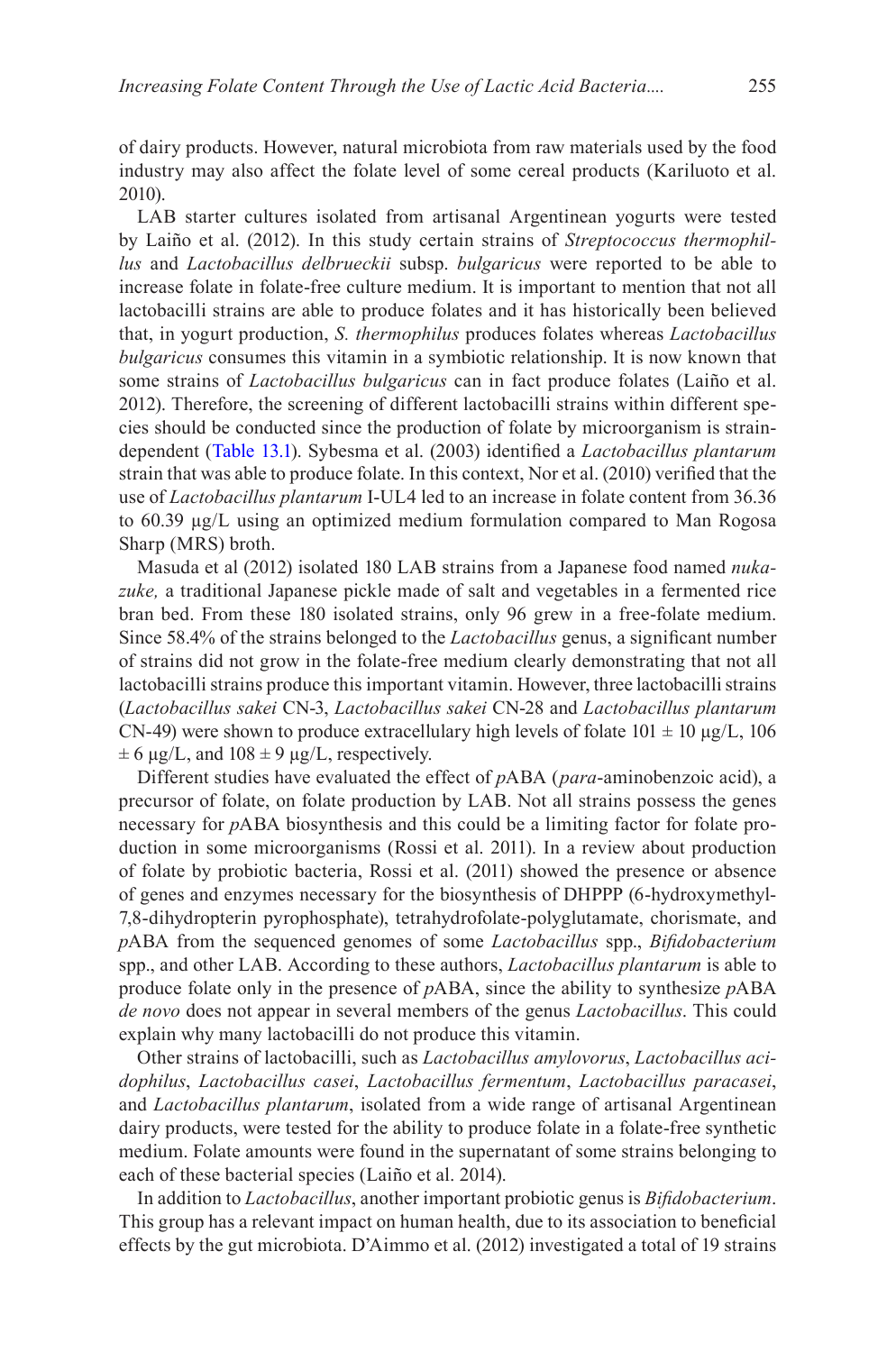of *Bifidobacterium* for their capacity to produce folate in free-folate medium. The results showed that the highest value of folate was found for *Bifidobacterium catenulatum* ATCC 27539 (9,295 µg per 100 g of dry matter). On the other hand, the lowest value was found for *Bifidobacterium animalis* subsp. *animalis* ATCC 25527 (220 µg per 100 g of dry matter).

Pompei et al. (2007) administered three bifidobacteria strains (*Bifidobacterium adolescentis* MB 227, *Bifidobacterium adolescentis* MB 239, and *Bifidobacterium pseudocatenulatum* MB 116) to folate-depleted Wistar rats. These deficient rats were positively affected by the administration of bifidobacteria strains, since these bacteria produced folate *in vivo* and could thus be consider probiotic microorganisms.

Folate-producing probiotic strain could be used to develop new functional foods without the need of recurring to fermentation, since these microorganisms could produce vitamins directly in the GIT. Probiotics are "live microorganisms which when administered in adequate amounts confer a health benefits on the host" (FAO/ WHO 2002). The most commonly studied probiotics have been associated with strains from *Lactobacillus* and *Bifidobacterium*.

Folates are very sensitive to heat treatments and the amount of this vitamin in vegetables, for example, could decrease after the cooking process (Delchier et al. 2014). Pasteurization and ultra high temperature (UHT) processes of raw milk also reduce folate levels (Lin and Young 2000). Since lower pH levels have been shown to protect folates from heat-destruction, fermentation can be used to produce folate bio-enriched foods by lowering pH values and preventing vitamin losses and, in this way, avoiding the need to supplement/fortify foods with synthetic folic acid.

Besides LAB, other microorganisms are also able to produce folate. Kariluoto et al. (2010) isolated 20 strains of bacteria from three commercial oat bran products and tested them for their ability to produce folate. *Bacillus subtilis* ON5, *Chryseobacterium* sp. NR7, *Curtobacterium* sp. ON7, *Enterococcus durans* ON9, *Janthinobacterium* sp. RB4, *Paenibacillus* sp. ON11, *Propionibacterium* sp. RB9 and *Staphylococcus kloosii* RB7 were the best folate producers in culture medium. Kariluoto et al. (2006) also evaluated the potential of three sourdough yeasts, *Candida milleri* CBS 8195, *Saccharomyces cerevisiae* TS 146, and *Torulaspora delbrueckii* TS 207 to produce folate. A baker's yeast *Saccharomyces cerevisiae* ALKO 743 and four *Lactobacillus* strains from rye sourdough were also examined. The strains did not produce significant amounts of extracellular folates in yeast extract-peptone-D glucose medium but others should be tested in order to identify new folate producing strains that could be useful in the production of bakery products.

#### **Bio-enriched Foods with Folate Produced by Microorganisms**

As previously mentioned, an alternative to FA supplementation is the development of new food products bio-enriched with natural folates produced by microorganisms, using fermentative process. This strategy might be an innovative and cheap way to increase this vitamin in different products. However, it is very important to identify more microorganisms as folate producers, especially LAB, since these bacteria are widely used in fermentative process of dairy products. As discussed above, this group of bacteria is extensively used by the food industry, mainly in dairy products like fermented milk or yogurts. It is known that the folate content in milk is not high, especially after the application of pasteurization or UHT processes (Lin and Young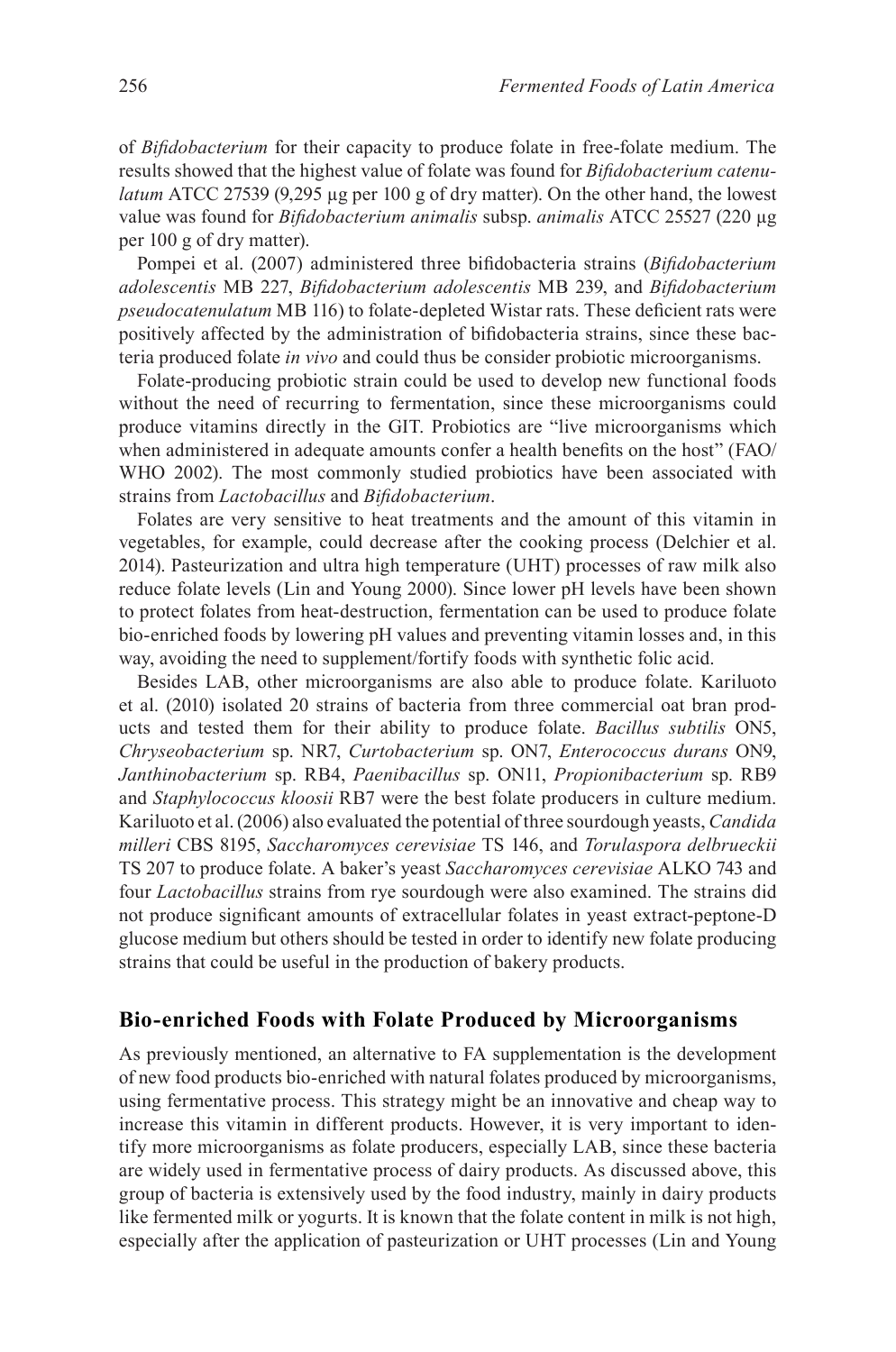2000), and thus the fermentation of this product by folate-producing microorganisms could increase the levels of this vitamin. Natural folates produced by microorganisms, such as 5-methyltetrahydrofolate, are usually found in foods (Laiño et al. 2014).

Several studies have evaluated the production of folate by different LAB strains in milk environments. In this line, Laiño et al (2013a) tested starter cultures, including *Streptococcus thermophilus* and *Lactobacillus delbrueckii* subsp. *bulgaricus*, for folate production in milk. In the study, the authors observed that the strains used in co-culture increased folate levels significantly (180  $\pm$  10  $\mu$ g/L of folate) compared to unfermented milk (250% increase) and to commercial yogurts (125% increase). Also, the folate amount showed no significant changes during the product shelf-life (28 days of storage at 4 ºC) making this product interesting from a technological point of view.

Gangadharan and Nampoothiri (2011) evaluated a fermented skimmed milk using a strain of *Lactococcus lactis* subsp. *cremoris*. The authors obtained 187 ng/mL of folate using a 5 L bioreactor. The effect of sorbitol and mannitol on folate content was evaluated. Mannitol promoted an increased folate production compared to sorbitol. This strain also enriched cucumber ( $10 \pm 0.2$  to  $60 \pm 1.9$  ng/mL) and melon juice (18)  $\pm$  0.9 to 26  $\pm$  1.6 ng/mL) in folates. Folate binding proteins from milk scavenger the vitamin from blood plasma, protecting it, thus preventing folate losses as well as improving its bioavailability and stability when consuming dairy products (Nygren-Babol and Jägerstad 2012).

Holasová et al. (2005) investigated folate increase in fermented milk by the fermentation process and through the addition of fruit components, such as pineapple, sour cherry, kiwi, apricot, peach, apple, strawberry, blueberry, and raspberry. After 12 hrs at 37 ºC, the researchers observed that milk sample inoculated with butter starter cultures of *Streptococcus thermophilus* and *Bifidobacterium longum* achieved 3.39 µg/100 g while the milk sample inoculated with butter starter cultures of *Streptococcus thermophilus* and *Propionibacterium* spp. achieved 4.23 µg/100 g of 5-methyltetrahydrofolate. Moreover, the incorporation of strawberry led to the highest amount of folate. The authors concluded that the addition of this fruit component to the fermented milks may increase the product's natural folate content.

Kefir grains are a kind of natural immobilized culture and the beverage fermented by these grains is recognized as a probiotic dairy product. In this way, the milk fermentation process may increase vitamin content using kefir and a *Propioni bacterium* culture. Wyk et al. (2011) included *Propionibacterium freudenreichii* strains into kefir grains and observed that the best treatment delivered 19% Recommended Dietary Allowance of folate per 200 mL of product.

The applicability of *Lactobacillus amylovorus* strain in co-culture with yogurt starter cultures (*Lactobacillus bulgaricus* CRL871, *Streptococcus thermophilus* CRL803 and CRL415) to produce folate bio-enriched fermented milk was evaluated by Laiño et al. (2014). In the study, a yogurt containing high folate content (263.1  $\pm$  2.4  $\mu$ g/L) was obtained. Divya and Nampoothirii (2015) identified two strains of *Lactococcus lactis* (CM22 and CM28) isolated from cow milk and checked if these strains, when encapsulated, might be used to fortify milk and ice cream with natural folate through the product fermentation. The resulting fermented products showed an enhancement of the folate content; however, the vitamin production by *Lactococcus lactis* CM22 was higher than by *Lactococcus lactis* CM28 demonstrating once again that folate production is a strain-dependent trait.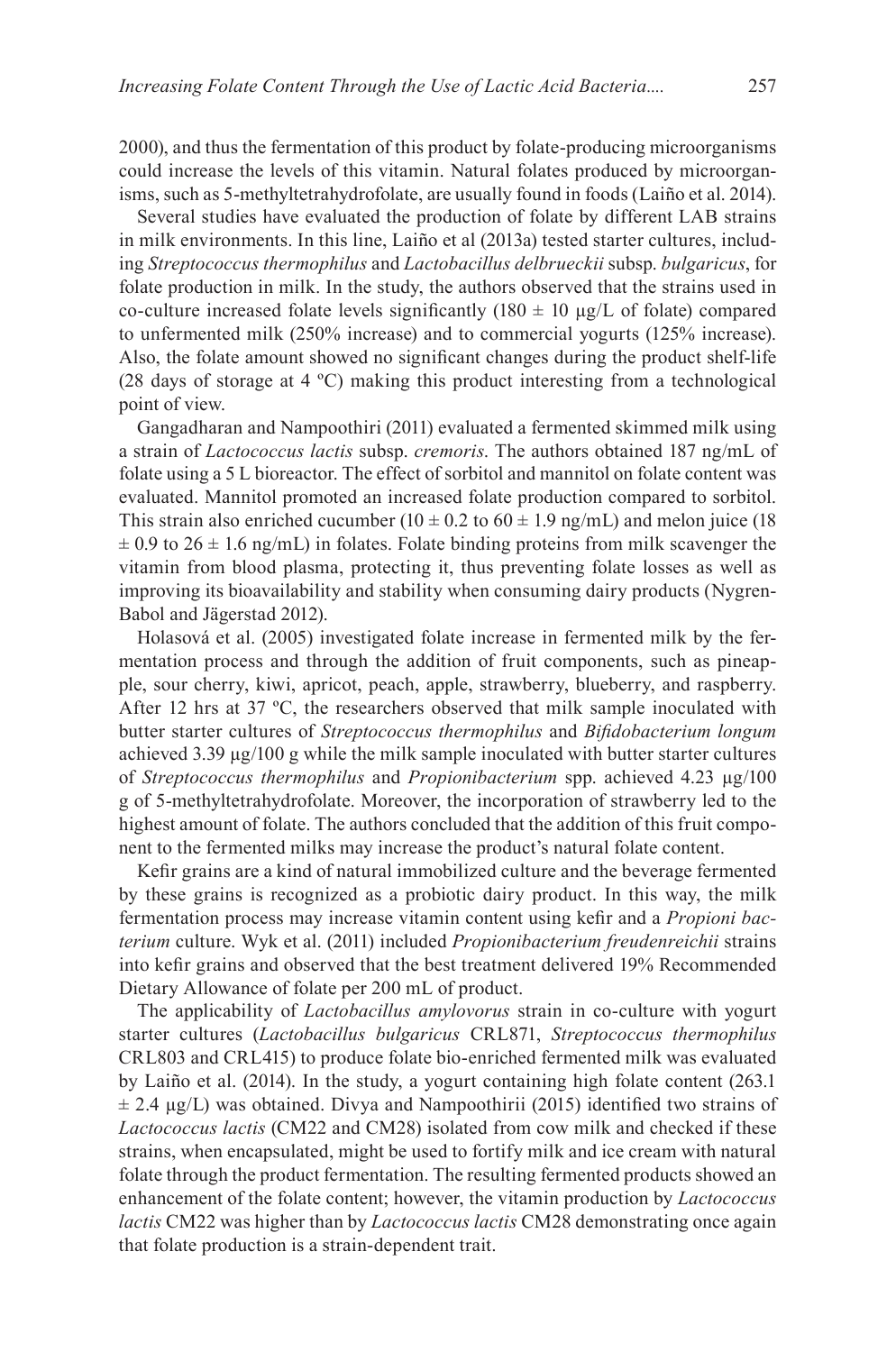An interesting study conducted by Iyer and Tomar (2011) assessed the effect of folate-rich fermented milk produced by two strains of *Streptococcus thermophilus* (RD 102 and RD 104) on hemoglobin level using mice model. Four groups of eight mice  $30 \pm 10$  days old each were fed with four formulations (group 1, a basal diet with a synthetic anemic diet; group 2, a basal diet with skim milk; group 3, a basal diet with fermented skim milk produced by RD 102 and group 4, a basal diet with fermented skim milk produced by RD 104). The groups of animals that received the milks fermented with the folate producing strains (group 3 and 4) showed significant increases in mice hemoglobin level compared with the control groups.

Several studies have shown that some LAB strains may exert, beyond their sensorial attributes to the food, beneficial properties to the host. Certain strains of LAB can produce significant amounts of folate and are able to survive to the gastrointestinal tract (GIT) passage. Therefore, the identification and selection of possible probiotic folate producers would be very important to the development of probiotic foods with increased nutritional value (Laiño et al. 2013b). In this context, Crittenden et al. (2003) investigated the potential of probiotic cultures regarding the synthesis and utilization of folate in milk. The authors concluded that the combination of strains of *Streptococcus thermophilus* and *Bifidobacterium animalis* increased more than six fold (72 ng/g) the folate content of milk. The researchers also showed that *Streptococcus thermophilus* and all probiotic bifidobacteria strains were the best folate producers in the study, whereas *Lactobacillus* strains depleted folate in the skimmed milk. In addition, milk fermentation by *Enterococcus faecium* also increased folate content.

In another study, the production of natural folates was evaluated using *Lactococcus lactis* subsp. *cremoris* to fortify skimed milk and fruit juices (Gangdharan and Nampoothiri 2014). The results showed that this microorganism was able to produce folate and enhance the vitamin content in skimmed milk and in cucumber and water melon juice. To test different food matrices, not only milk, in order to enrich food with natural folate, it is important to develop new bio-enriched products since, due to lactose intolerance or milk proteins allergy, not everybody can consume dairy products. Fermented folate enriched fruit juices could be an alternative for this kind of consumers, as well as for vegetarians.

Pompei et al. (2007) evaluated the production of folate by some *Bifidobacterium*  strains with potentially probiotic properties. According to the results obtained, the best folate producers were *Bifidobacterium adolescentis* MB 115 (65 ng/mL) and *Bifidobacterium pseudocatenulatum* MB 116 (82 ng/mL). Even though the strains were cultivated in folate-free synthetic medium, their use as folate producers ought to be evaluated since probiotic bifidobacteria strains are commonly used in different food matrices and these might affect folate production. All this information is very significant since it has been suggested that the microbiota in the small and large intestine, which contains LAB and bifidobacteria, is able to produce folate that can be assimilated by the host (Camilo et al. 1996; D'Aimmo et al. 2014). Prebiotics are defined as "selectively fermentable ingredients that allow specific changes in the composition and/or activity of gastrointestinal microbiota that allow benefits to the host" (Gibson et al. 2004, 2010). Padalino et al. (2012) studied the effect of galactooligosaccharides (GOS) and fructooligosaccharides (FOS) on folate production by some bifidobacteria, lactobacilli, and streptococci strains in milk. The authors observed that the milk containing fructooligosaccharides (FOS) and fermented by *Bifidobacterium catenulatum* (23.5 µg/100 mL) and *Lactobacillus plantarum* (11.21 µg/100 mL), after 10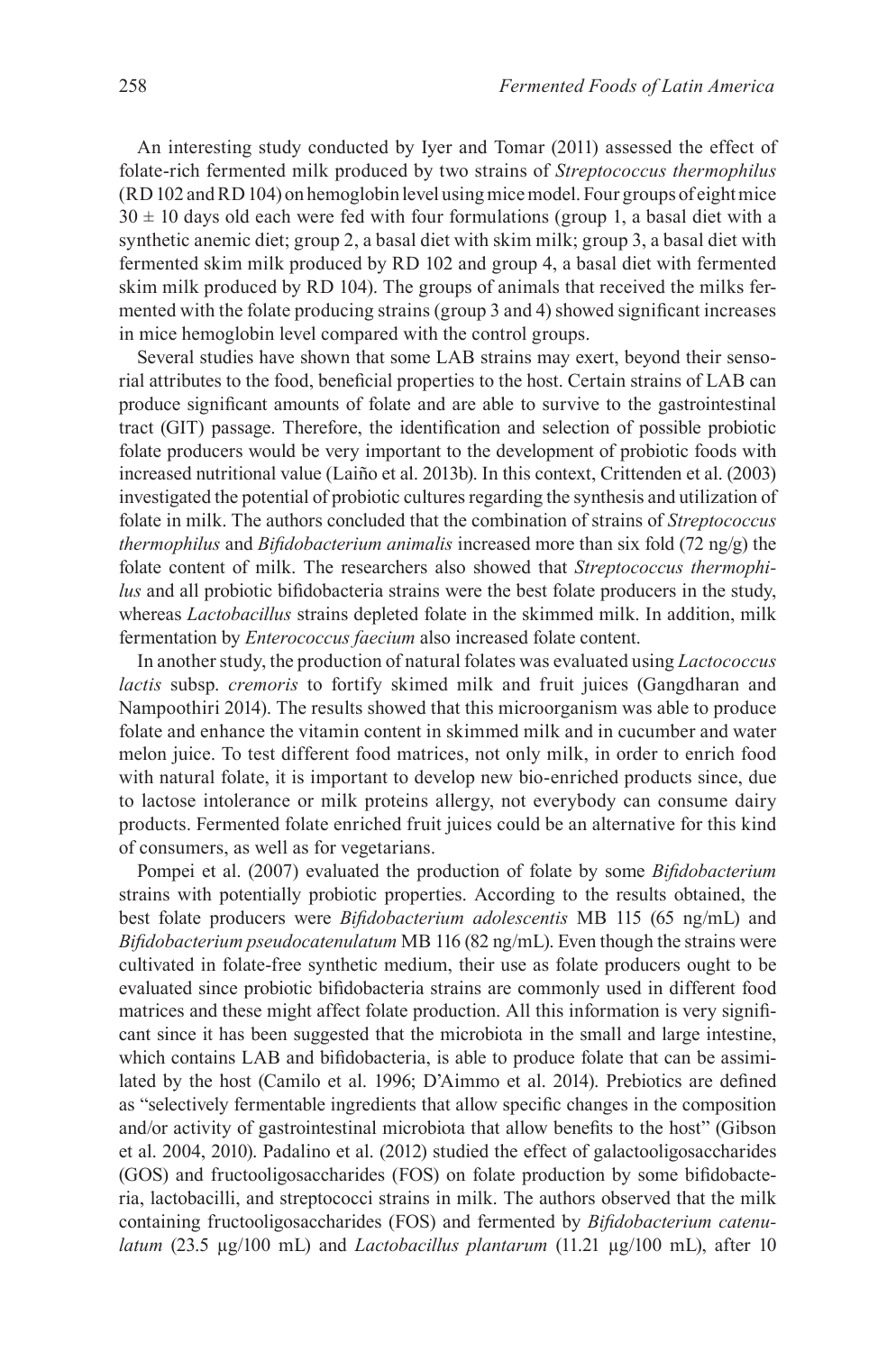hrs of fermentation, showed the highest folate levels. On the other hand, when milk was supplemented with galactooligosaccharides (GOS), *Streptococcus thermophilus*, *Bifidobacterium adolescentis*, and *Lactobacillus delbrueckii* were able to produce higher concentrations of folate than in milk supplemented with FOS. According to these results, the production of folate depends on the strain and the growth media, as mentioned previously. These results suggest that the consumption of prebiotics could selectively be used to increase folate production in the GIT.

Besides LAB, other microorganisms may produce folate and increase this vitamin content in foods. The fermentative process of rye dough may promote an increase in folate content. *Candida milleri* CBS8195, *Saccharomuces cerevisiae* TS 146, and *Torulaspora delbrueckii* TS 207 are sourdough yeasts evaluated by Kariluoto et al. (2006) for their abilities to produce or consume folate. The researchers verified that folate content was increased by yeasts after sterilized rye flour fermentation. Since most studies using food-grade microorganisms involve milk fermentation, the development of new products using different food matrices fortified with natural folate is an additional challenge in this area. In this sense, the applicability of yeast strain for bio-fortification of folates in white wheat bread was investigated by Hjortmo et al. (2008). White wheat bread is usually produced with commercial baker's yeast that is able to produce natural folate (27-43 µg/100g). However, when *Sacchacaromyces cerevisiae* CBS7764 was used by the authors, folate levels in white wheat bread were 3 to 5-fold higher. In this way, according to Kariluoto et al. (2006) and Hjortmo et al. (2008) it is possible increase folate content in yeast fermented foods using specific yeast strains. However, it is also important to determine an efficient cultivation procedure to allow the maximum development and activity of the selected strain.

## **Folate Analysis in Food**

#### **Microbiological assay and tri-enzyme treatment**

Folate quantification in food may be conducted using several methods. Nevertheless, the microbiological assay seems to be the only official method according to American Association of Analytical Chemists (AOAC). In this method (AOAC 2006), the strain *Lactobacillus rhamnosus* ATCC 7469 is used as the indicator strain to estimate total folate in food. For this purpose, bacterial growth in a 96-well microtiter plate is compared through turbidity given by optical density values of different samples after incubation. This technique is able to detect most of the folate natural forms. However, the response decreases when the number of glutamyl residues linked to the pteroyl group increases and the measurement of folates is complicated since there are many different forms of the vitamin. In order to measure all the polyglutamated forms it is important to enzymatically deconjugate them prior to analysis.

In this sense, the use of tri-enzyme treatment before folates measurement is essential for obtaining the maximum values of food folate since this vitamin, in food, is possibly trapped by carbohydrate and protein matrices (Aiso and Tamura 1998; Iyer et al. 2009; Tomar et al. 2009; Chew et al. 2012). The treatment includes the use of α-amylase and protease, besides the traditional treatment that uses pteroylpoly-γglutamyl hydrolase (AACC 2000; Chew et al. 2012).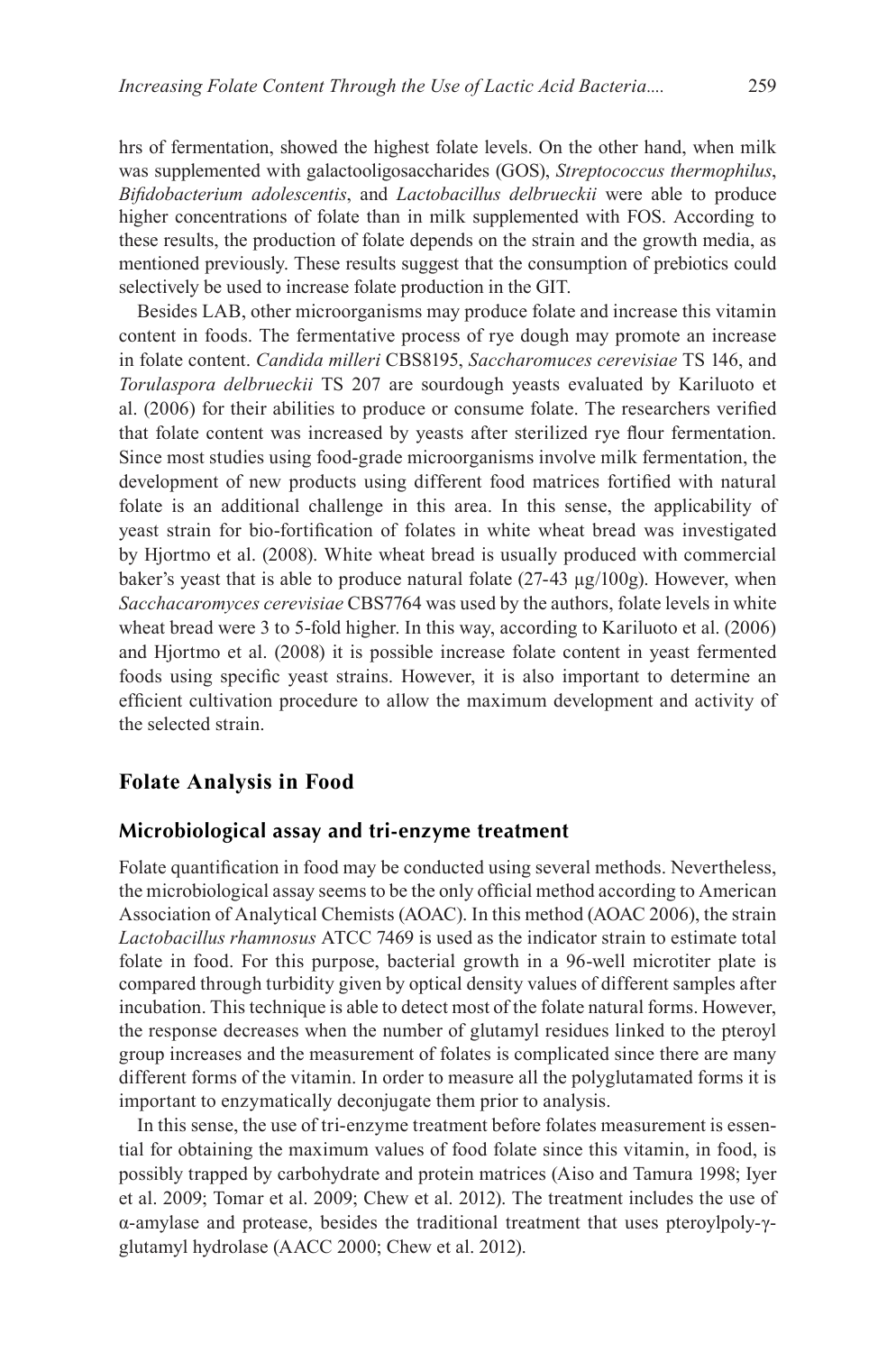After the use of tri-enzyme treatment, the amount of folate usually increases when compared to the traditional microbiological assay. Iyer et al. (2009) evaluated the use of tri-enzyme method followed by the microbiological assay to determine the folate content of different Indian milk species. Buffalo milk showed the highest amount of folate (60  $\mu$ g/L) when compared to goat, cow, and sheep milk (10, 44, and 56  $\mu$ g/L, respectively). According to Tamura et al. (1997), the use of tri-enzyme treatment seems to show an essential rule to determine food folate content and the food folate tables should be updated after using this tri-enzyme methodology to accurately establish the dietary folate requirements in human. The instability of several folate forms (for example, tetrahydrofolate) promotes underestimated folate values in databanks and antioxidants like ascorbic acid are important as folate protectors during analysis (Strandler et al. 2015). Composition of foods and analytical procedures are difficulties faced by researchers to perform international folate content comparisons and to estimate the real intake of this vitamin (Fajardo et al. 2012).

The use of commercial enzymes still shows an important barrier: their very high cost. Alternatives have been developed to make these assays cheaper. In this way, an in-house folate conjugase from chicken pancreas was prepared and tested to quantify the folate content present in several foods (Soongsongkiat et al. 2010). The authors observed that single-enzyme treatment, using folate conjugase from chicken pancreas, may be used to deconjugate folate in some food matrices (i.e. soybean and asparagus); however, the tri-enzyme treatment was necessary to quantify total folate content in egg and whole milk powder. Total folate may be 20–30% higher after tri-enzyme extraction than after treatment with conjugase alone (Rader et al. 1998). The researchers also quantified the folate values after cooking and observed that cooked (boiled) soybean and asparagus retained about 75% and 82% of total folate. In this line, Maharaj et al. (2015) investigated the effect of boiling and frying on the retention of folate in some Fijian vegetables using microbiological assay and tri-enzyme treatment. The authors concluded that the boiling process promoted higher folate loss (10–64%) and that this fact might have been favored by water solubility of this vitamin.

As folate values may be underestimated due to the methods employed, Yon and Hyun (2003) measured the folate content in several foods consumed by Koreans by microbiological assay, comparing the two extraction methods (single and tri-enzymatic). The values obtained by the authors are presented in [Table 13.2](#page--1-0). Folate contents obtained after tri-enzymatic treatment are apparently higher than those which did not receive this treatment. This observation shows the importance of using amylase and protease plus conjugase to recover higher values of the vitamin.

Divya and Nampoothiri (2014) used *Lactococcus lactis* CM28 as probiotic strain to ferment and fortify skimmed milk with natural folate. The addition of folate precursors, prebiotics, and reducing agents was performed to optimize the medium and, thus, the extracellular folate was increased four folds. After deconjugation, the total folate value achieved  $129.53 \pm 1.2 \mu L$ . After 15 days of cold storage of fermented milk, about 90% of the folate produced was retained in the active form.

The folate content of six common food samples of Bangladesh (lentil, Bengal gram, spinach, basil, milk, and topa boro rice) were measured by microbiological assay using tri-enzyme extraction method (protease, α-amylase, and chicken pancreases as deconjugase). The highest folate contents were recorded for spinach (195  $\mu$ g/100 g)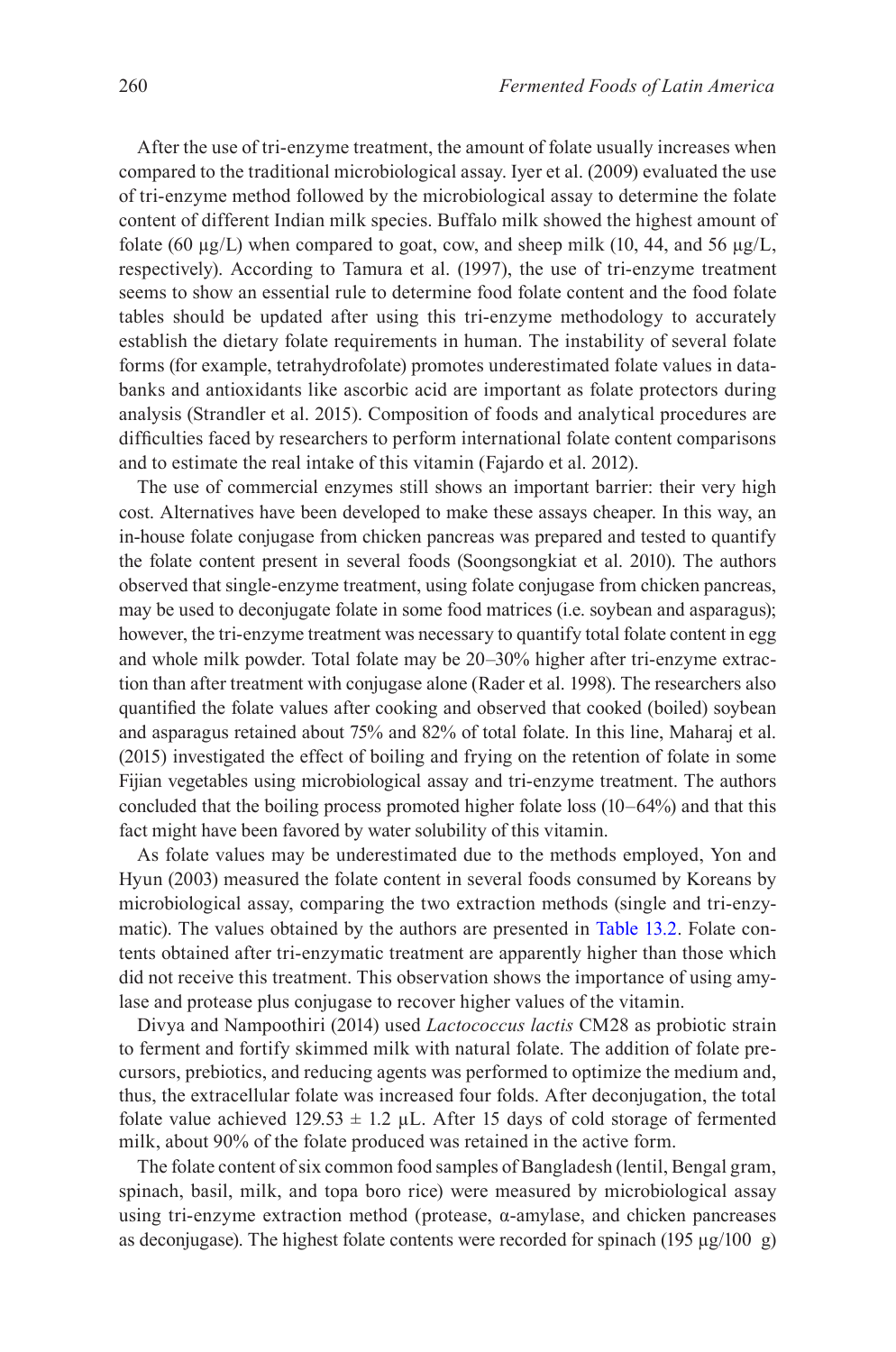and the lowest for milk  $(10 \mu g/100 g)$  (Rahman et al. 2015). Iwatani et al. (2003) also evaluated the folate content of vegetables commonly consumed in Australia. However, tri-enzyme treatment was not as efficient as single-enzyme extraction in the study since the vegetables samples investigated contain low amounts of starch and protein and the highest reported folate level was 425 µg/100 g.

| Food                 | Folate (µg/100g) |                 | %increase <sup>1</sup> |
|----------------------|------------------|-----------------|------------------------|
|                      | CT <sup>2</sup>  | TT <sup>2</sup> |                        |
| Corn                 | $100 \pm 10$     | $129 \pm 5$     | 29                     |
| Rice                 | $5 \pm 1$        | $18 \pm 3$      | 260                    |
| Rice (cooked)        | $3 \pm 1$        | $8\pm0$         | 167                    |
| Wheat flour          | $6 \pm 1$        | $16 \pm 2$      | 167                    |
| Soybean              | $176 \pm 31$     | $318 \pm 62$    | 81                     |
| Soybean milk         | $16 \pm 7$       | $34 + 7$        | 113                    |
| Potatoes             | $14 \pm 2$       | $27 \pm 3$      | 93                     |
| Cabbage              | $71 \pm 20$      | $135 \pm 68$    | 90                     |
| Carrot               | $29 \pm 19$      | $31 \pm 19$     | $\overline{7}$         |
| Lettuce              | $46 \pm 21$      | $57 \pm 19$     | 24                     |
| Tomato               | $34 \pm 4$       | $52 \pm 8$      | 53                     |
| Apple (red)          | $5 \pm 3$        | $7 \pm 6$       | 40                     |
| Banana               | $16 \pm 14$      | $16 \pm 7$      | $\theta$               |
| Orange               | $47 \pm 9$       | $51 \pm 4$      | 9                      |
| Orange juice         | $31 \pm 3$       | $58 \pm 6$      | 87                     |
| Chicken's egg        | $36 \pm 9$       | $115 \pm 18$    | 219                    |
| Milk                 | $6\pm0$          | $13 \pm 1$      | 117                    |
| Yogurt (curd type)   | $13 \pm 4$       | $24 \pm 1$      | 85                     |
| Yogurt (liquid type) | $12 \pm 5$       | $32 \pm 14$     | 167                    |

**TABLE 13.2** Measurement of folate content in food after conjugase (CT) and tri-enzyme treatment (TT)

<sup>[1](#page--1-0)</sup> % increase = (TT folate values – CT folate values)/ CT folate values  $\times$  100.

[2](#page--1-0) Folate values expressed by mean of three different samples (duplicate) and respective standard deviations. Adapted from Yon and Hyun (2003).

Studies of folate measurements in food usually showed folate values from raw vegetables, fruits, milk, and cereal-grain products (Aiso and Tamura 1998; Rader et al. 2000; Yon and Hyun 2003; Chew et al. 2012). Nevertheless, it is relevant to investigate the total amount of folate or the most important forms of this vitamin, as 5-methyltetrahydrofolate, present in other food products in order to determine real folate values for official nutritional tables.

#### **Other analysis methods**

As previously mentioned, microbiological assay is the method mostly used to determine folate content in foods, especially because this technique is the only one recognized as official (AOAC 2006). Another method also usually employed for folate quantification is the high performance liquid chromatography (HLPC). In both cases, the use of tri-enzyme extraction, based on the use of amylase, protease, and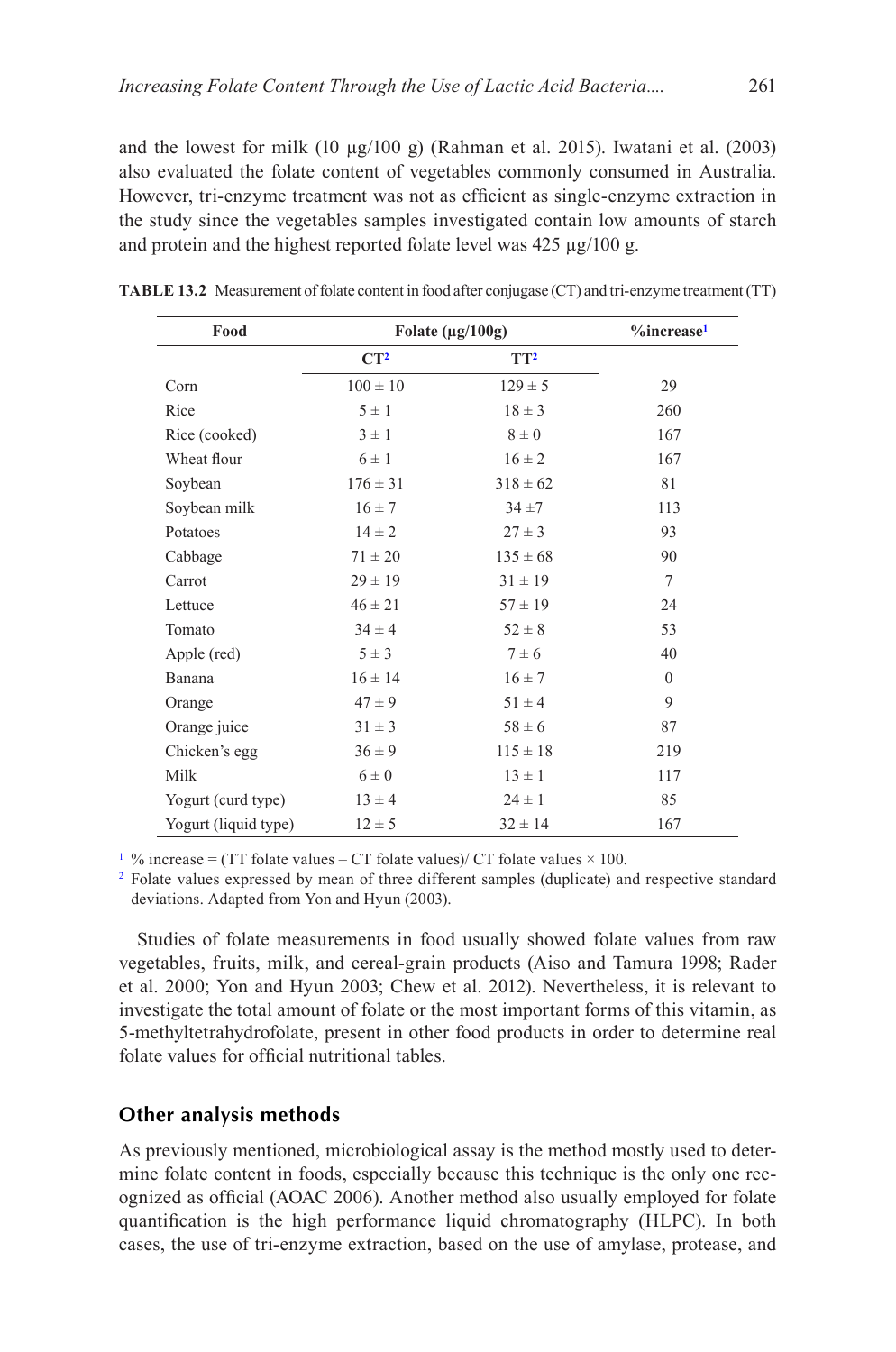folate conjugase, is necessary to determine the real total folate and/or folate forms food contents.

Iyer and Tomar (2013) compared the folate values obtained from three methods employed for quantification of this vitamin. Microbiological assay, Enzyme Linked Immuno Sorbent Assay (ELISA), and HPLC were used. According to the authors of the study, HPLC was the most sensitive method for folic acid determination while microbiological assay was highly efficient, sensitive, and reproducible, able to estimate total folate, which has supported the potential use of microbiological assay for dietary folate estimation. ELISA showed lower response for some folate derivates except for folic acid and dihydro folic acid. HPLC and liquid chromatography coupled with mass spectrometry is another method currently applied (Phillips et al. 2011; Vishnumohan et al. 2011; Araya-Farias et al. 2014; Tyagi et al. 2015). These methods can distinguish several forms of folate present in food samples while microbiological assay determines only the total folate content.

Besides the methods discussed above, novel photosynthetic proteins-based devices - biosensors - have been developed for application in food analysis for folate measurement (Indyk 2011).

# **Conclusions**

In this chapter, foods bio-enriched with natural folates produced by microorganisms were discussed as promising alternatives for the low intake of this vitamin and might be considered with more attention by the food industry. In general, the development of novel fermented foods with increased folate content due to a fermentative process would raise the commercial and nutritional value of these products and could replace food fortifications using chemically synthesized vitamin, which would therefore become unattractive targets. The production of folate by microorganisms, such as LAB, is strain-dependent and can be affected by environment conditions, such as pH. Therefore, the proper selection of folate-producing strains might be useful for the development of new functional foods. Although most of the studies have assessed the production of folate in fermented milk, other food matrices might also be bio-enriched with natural folate, such as bread, kefir, vegetables, and fruit juices, since all these foods are produced through a fermentation process. Additionally, the folate content determination in foods using more sensitive methods, such as the trienzymatic treatment, would be stimulated since they may provide more accurate values of this vitamin in different food matrices.

### **Acknowledgments**

The authors would like to thank CONICET and ANPCyT (Argentina), and FAPESP (project #2013/50506-8), CNPq, and CAPES for their financial support and fellowships.

# **References**

AACC. (2000). AACC Method 86–47 Total Folate in Cereal Products - Microbiological Assay Using Trienzyme Extraction. *Approved Methods of the American Association of Cereal Chemists* (10th ed.). St Paul MN, American Association of Cereal Chemists.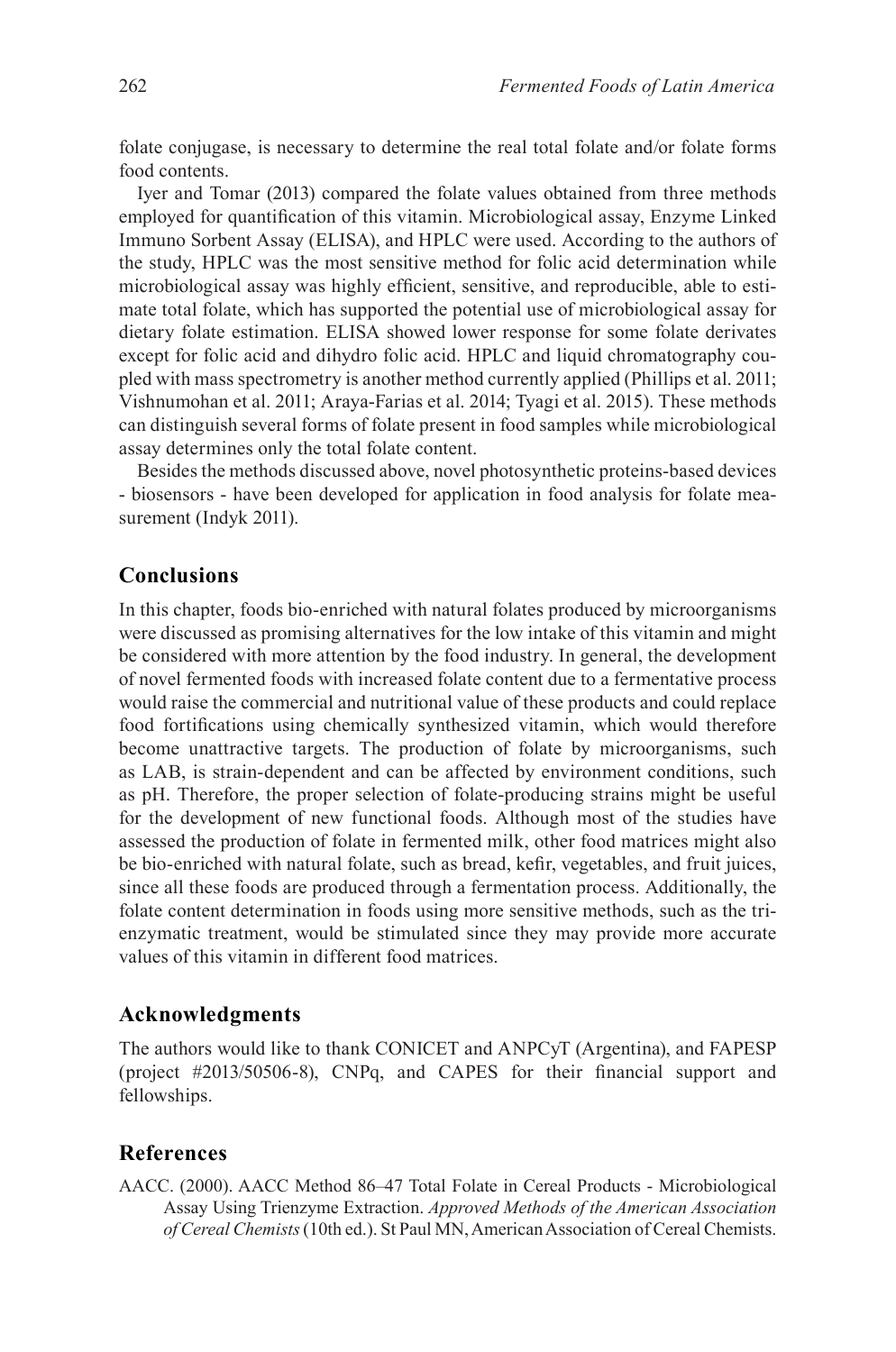- Aiso, K. and Tamura, T. (1998). Trienzyme treatment for food folate analysis: optimal pH and incubation time for α-amylase and protease treatments. Journal of Nutritional Science and Vitaminology 44: 361–370.
- AOAC. (2006). *AOAC Official Method 992.05 Total Folate (Pteroylglutamic Acid) in Infant Formula*. AOAC International.
- Araya-Farias, M., Gaudreau, A., Rozoy, E. and Bazinet, L. (2014). Rapid HPLC-MS method for simultaneous determination of tea catechins and folates. Journal of Agricultural and Food Chemistry 62(19): 4241–4250.
- Aryana, K.J. (2003). Folic acid fortified fat-free plain set yogurt. International Journal of Dairy Technology 56: 219-222.
- ANVISA (2002). Resolução RDC n° 344, de 13 de dezembro de 2002. Aprova o regulamento técnico para a fortificação das farinhas de trigo e farinhas de milho com ferro e ácido fólico. Available at: [http://portal.anvisa.gov.br/wps/wcm/connect/](http://portal.anvisa.gov.br/wps/wcm/connect/f851a500474580668c83dc3fbc4c6735/RDC_344_2002.pdf?MOD=AJPERES) [f851a500474580668c83dc3fbc4c6735/RDC\\_344\\_2002.pdf?MOD=AJPERES](http://portal.anvisa.gov.br/wps/wcm/connect/f851a500474580668c83dc3fbc4c6735/RDC_344_2002.pdf?MOD=AJPERES). Accessed Mai 2015.
- Camilo, E., J. Zimmerman, J.B. Mason, B. Golner, R. Russell, J. Selhub and Rosenberg, I.H. (1996). Folate synthesized by bacteria in the human upper small intestine is assimilated by the host. Gastroenterology 110: 991–998.
- Capozzi, V., P. Russo, M.T. Dueñas, P. López and G. Spano. (2012). Lactic acid bacteria producing B-group vitamins: a great potential for functional cereals products. Applied Microbiology and Biotechnology 96: 1383–1394.
- Chew, S.C., S.P. Loh and G.L. Khor. (2012). Determination of folate content in commonly consumed Malaysian foods. International Food Research Journal 19(1). 189–197.
- Chiang, F.F., S.C. Huang, H.M. Wang, F.P. Chen, and Y.C. Huang. (2015). High serum folate might have a potential dual effect on risk of colorectal cancer. Clinical Nutrition 34:986-990.
- Cravo, M.L. and M.E. Camilo. (2000). Hyperhomocysteinemia in chronic alcoholism: relations to folic acid and vitamins B(6) and B(12) status. Nutrition 16: 296-302.
- Crittenden, R.G., N.R. Martinez and M.J. Playne. (2003). Synthesis and utilization of folate by yoghurt starter cultures and probiotic bacteria. International Journal of Food Microbiology 80: 217–222.
- Crider, K.S., L.B. Bailey, and R.J. Berry. (2011). Folic acid fortification its history, effect, concerns, and future directions. Nutrients 3: 370-384.
- D'Aimmo, M.R., P. Mattarelli, B. Biavati, N.G. Carlsson and T. Andlid. (2012). The potential of bifidobacteria as a source of natural folate. Journal of Applied Microbiology 112: 975–984.
- D'Aimmo, M.R., M. Modesto, P. Mattarelli, B. Biavati. and T. Andlid. (2014). Biosynthesis and cellular content of folate in bifidobacteria across host species with different diets. Anaerobe 30: 169–177.
- Dantas, J.A., A.S. Diniz and I.C.G. Arruda. (2010). Consumo alimentar e concentração intra-eritrocitárias de folato em mulheres do Recife, Nordeste do Brasil. Archivos Latino Americano de Nutricion 60(3): 227–234.
- Delchier, N., C. Ringling, J.F. Maingonnat, M. Rychlik and C.M.G.C. Renard. (2014). Mechanisms of folate losses during processing: Diffusion vs. heat degradation. Food Chemistry 157: 439–447.
- Divya, J.B. and K.M. Nampoothiri. (2015). Encapsulated *Lactococcus lactis* with enhanced gastrointestinal survival for the development of folate enriched functional foods. Bioresource Technology *in press* 188: 226-30.
- Eitenmiller, R.R. and W.O. Landen, (1999). Folate. *In*: Vitamin Analysis for the Health and Food Sciences. R.R. Eitenmiller and W.O. Landen (eds.). CRC Press, Boca Raton, pp. 411-466.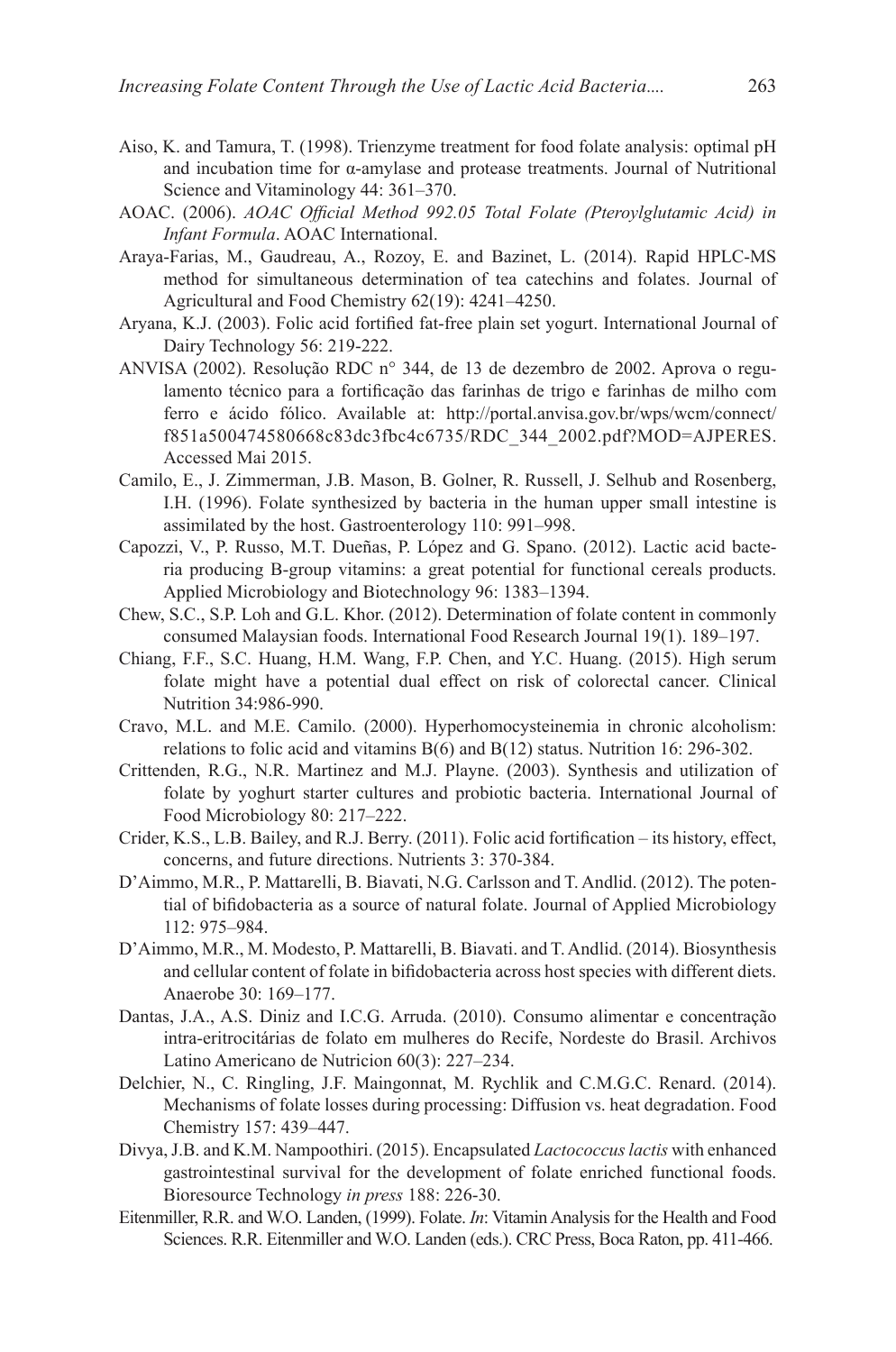- Fajardo, V., E. Alonso-Aperte and G. Varela-Moreiras. (2012). Lack of data on folate in convenience foods: Should ready-to-eat products considered relevant for folate intake? The European challenge. Journal of Food Composition and analysis 28(2).155–163.
- Fajardo, V., E. Alonso-Aperte, and G. Varela-Moreiras. (2015). Folate content in fresh-cut vegetable packed products by 96-well microliter plate microbiological assay. Food Chemistry 169: 283-288.
- FAO/WHO. Food and Agricultural Organization of the United Nations and World Health Organization. Human vitamin and mineral requirements: report of a joint FAO/WHO expert consulation. Rome, Italy: FAO, 290 p. 2002.
- FAO/WHO (2006). Annex D A procedure for estimating feasible fortification levels for a mass fortification programme. In: L. Allen, B. de Benoist, O. Dary, R.Hurrell (eds.), Guidelines on Food Fortification with Micronutrients. 1st ed. World Health Organization, Portland, pp. 294-312.
- Fujimori, E., C.F. Baldino, A.P.S. Sato, A.L.V. Borges and M.N. Gomes. (2013). Prevalência e distribuição espacial de defeitos do tubo neural no Estado de são Paulo, Brasil, antes e após a fortificação de farinhas com ácido fólico. Cadernos de Saúde Pública 29(1): 145–154.
- Gangadharan, D. and K.M. Nampoothiri. (2011). Folate production using *Lactococcus lactis* spp. cremoris with implications for fortification of skim milk and fruit juices. Food Science and Technology 44: 1859–1864.
- Gibson, G.R., H.M. Probert, J.A.E. Van Loo, R.A. Rastall and M.B. Roberfroid. (2004). Dietary modulation of the human colonic microbiota: updating the concept of prebiotics. Nutrition Research Reviews, 17(2): 259–275.
- Gibson, G.R., K. P. Scott, R. A. Rastall, K. M. Tuohy, A. Hotchkiss, A. Dubert-Ferrandon, et al. (2010). Dietary prebiotics: current status and new definition. Food Science and Technology Bulletin: Functional Foods, *7*(1): 1–19.
- Gregory, J.F. (1995). The bioavailability of folate. *In*: L.P. Bailey (ed.), Folates in Health and Disease. Marcel Dekker, New York, pp. 195-235.
- Hendler, S. and D. Rorvik, (2001). Supplement monographs. *In*: S. Hendler and D. Rorvik (eds.), PDR for Nutritional Supplements. 1<sup>st</sup> ed. Medical Economics, Montvale, pp. 157-165.
- Herbison, C.E., S. Hickling, K.L. Allen, T.A. O'Sullivan, M. Robinson, A.P. Bremmer, R.C. Huang, L.J. Beilin, T.A. Mori, and W.H. Oddy. (2012). Low intake of B-vitamins is associated with poor adolescent mental health and behavior. Preventive Medicine 55: 634-638.
- Hermann, W. and R. Obeid. (2011). The mandatory fortification of staple foods with folic acid. Deutsches Ärzteblatt International 108: 249-254.
- Holasová, M., V. Fiedlerová, P. Roubal and M. Pechacová. (2005). Possibility of increasing natural folate content in fermented milk products by fermentation and fruit component addition. Csech Journal of Food Science 23(5): 196–201.
- Hjortmo, S., J. Patring, J. Jastrebova and T. Andlid. (2008). Biofortification of folates in white wheat bread by selection of strains and process. International Journal of Food Microbiology 127: 32–36.
- Hugenschmidt, S., S.M. Schwenninger and C. Lacroix. (2011). Concurrent high production of natural folate and vitamin B12 using a co-culture process with *Lactobacillus plantarum* SM39 and *Propionibacterium freundenreichii* DF13. Process Biochemistry 46: 1063–1070.
- Indyk, H.E. (2011). An optical biosensor assay for the determination of folate in milk and nutritional dairy products. International Dairy Journal 21(10): 783–789.
- Iyer, R., S.K. Tomar, (2009). Folate: A functional food constituent. Journal of Food Science 74(9): R114-122.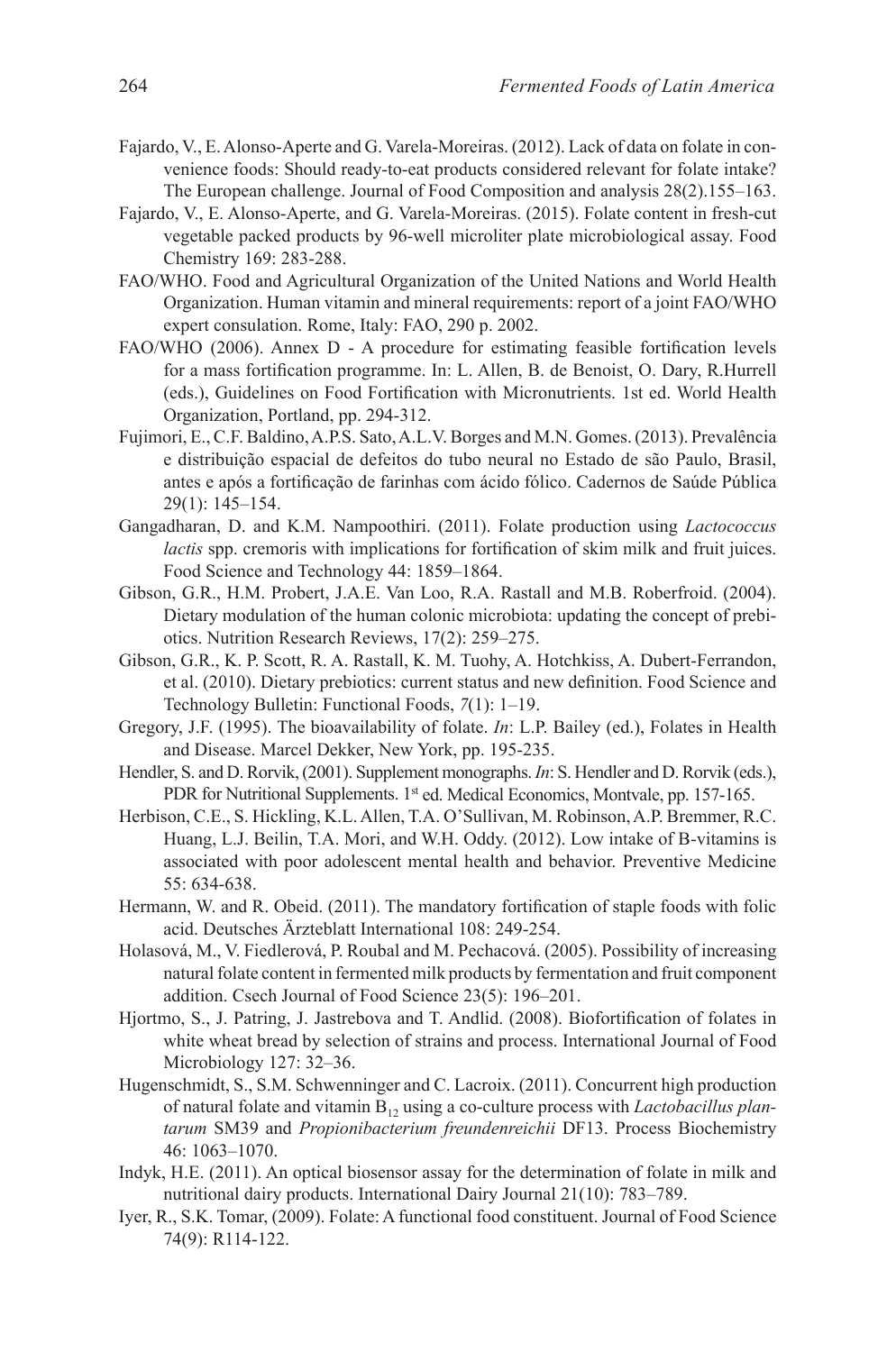- Iyer, R., S.K. Tomar. (2011). Dietary effect of folate-rich fermented milk produced by Streptococcus thermophilus strains on hemoglobin level. Nutrition 27: 994-997.
- Iyer, R. and S.K. Tomar. (2013). Determination of folate/folic acid level in milk by microbiological assay, immune assay and high performance liquid chromatography. Journal of Dairy Research 80(2): 233–239.
- Iyer, R., S.K. Tomar, S. Kapila, J. Mani and R. Singh. (2010). Probiotic properties of folate producing Streptococcus thermophilus strains. Food Research International 43: 103–110.
- Iyer, R., S.K. Tomar, R. Singh and R. Sharma. (2009). Estimation of folate in milk by microbiological assay using tri-enzyme extraction method. Milchwissenschaft 64(2): 125–127.
- Iwatani, Y., J. Arcot and A. Shrestha. (2003). Determination of folate contents in some Australian vegetables. Journal of Food Composition and Analysis 16(1): 37–48.
- Kariluoto, S., M. Aittamaa, M. Korhola, H. Salovaara, L. Vahteristo and V. Piironen. (2006). Effects of yeasts and bacteria on the levels of folates in rye sourdoughs. International Journal of Food Microbiology 106: 137–143.
- Kariluoto, S., M. Edelmann, L. Nyström, T. Sontag-Strohm, H. Salovaara, R. Kivelä, M. Herranen, M. Korhola, and V. Piironen. (2014). In situ enrichment of folate by microorganisms in beta-glucan rich oat and barley matrices. International Journal of Food Microbiology 176: 38-48.
- Kariluoto, S., M. Edelmann, M. Herranen, A.M. Lampi, A. Shmelev, H. Salovaara, M. Korhola and V. Piironen. (2010). Production of folate by bacteria isolated from oat bran. International Journal of Food Microbiology 143: 41–47.
- Laiño, J.E., J.G. LeBlanc and G.S. De Giori. (2012). Production of natural folates by lactic acid bacteria starter cultures isolated from artisanal Argentinean yogurts. Canadian Journal of Microbiology 58: 581–588.
- Laiño, J.E., M.J. Del Valle, G.S. De Giori and J.G.L. LeBlanc. (2013a). Development of a high concentration yogurt naturally bio-enriched using selected lactic acid bacteria. Food Science and Technology 54: 1–5.
- Laiño, J.D., G.S. De Giori and J.G. LeBlanc. (2013b). Folate production by lactic acid bacteria. *In*: Watson RR and VR (eds.), Bioactive Food as Dietary Interventions for Liver and Gastrointestinal Disease. Academic Press, San Diego, pp. 251–270.
- Laiño, J.E., M.J. del Valle, G.S. de Giori and J.G.J. LeBlanc. (2014). Applicability of a *Lactobacillus amylovorus* strain as co-culture for natural folate bio-enrichment of fermented milk. International Journal of Food Microbiology 191: 10–16.
- LeBlanc, J.G., C. Milani, G.S. De Giori, F. Sesma, D. Van Sinderen and M. Ventura. (2013). Bacteria as vitamin suppliers to their host: a gut microbiota perspective. Current Opinion in Biotechnology 24: 160–168.
- LeBlanc, J.G., G.S. de Giori, E.J. Smid, J. Hugenholtz and F. Sesma. (2007). Folate production by lactic acid bacteria and other food-grade microorganisms. Communicating Current Research and Educational Topics and Trends in Applied Microbiology.
- Lin, M.Y. and C.M. Young. (2000). Folate levels in cultures of lactic acid bacteria. International Dairy Journal 10: 409–413.
- Liu, Y., Tomiuk, S., Rozoy, E., Simard, S., Bazinet, L., Green, Kitts, D.D. (2012). Thermal oxidation studies on reduced folate, L-5-methyltetrahydrofolic acid (L-5-MTHF) and strategies for stabilization using food matrices. Journal of Food Science 77: C236-C243.
- López-Nicolás, R., C. Frontela-Saseta, R. Gonzaléz-Abellán, A. Barado-Piqueras, D. Perez-Conesa, and G. Ros-Berruezo. (2014). Folate fortification of white and wholegrain bread by adding Swiss chard and spinach. Acceptability by consumers. LWT – Food Science and Technology 59: 263-269.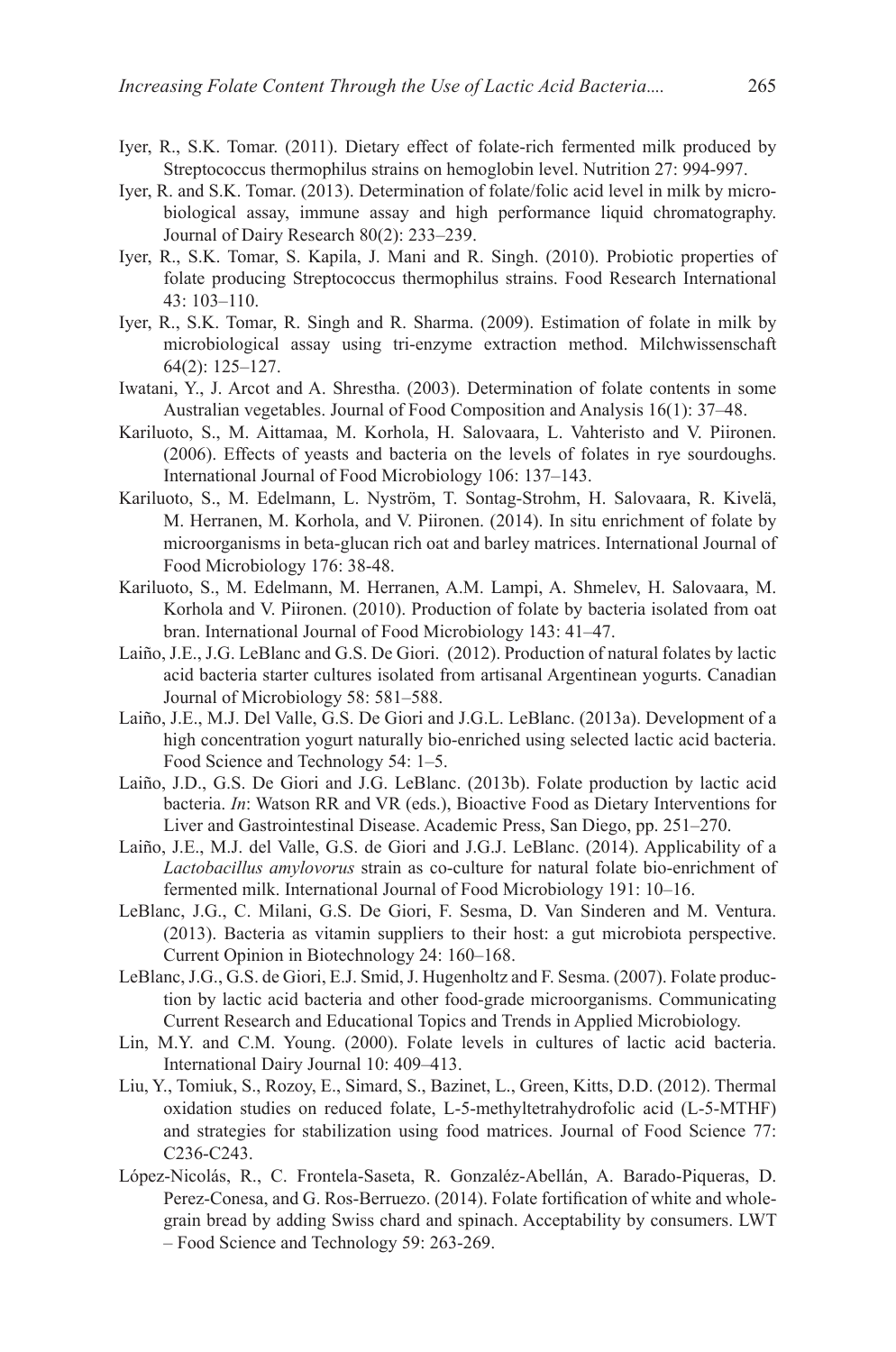- Masuda, M., M. Ide, H. Utsumi, T. Niiro, Y. Shimamura and M. Murata. (2012). Production potency of folate, vitamin  $B_{12}$  and thiamine by lactic acid bacteria isolated from Japanese pickles. Bioscience, Biotechnology and Biochemistry 76: 2061–2067.
- Maharaj, P.P.P., S. Prasad, R. Devi and R. Gopalan. (2015). Folate content and retention in commonly consumed vegetables in the South Pacific. Food Chemistry 182. 327–332.
- McNulty, H. and K. Pentieva, (2004). Folate bioavailability. The Proceedings of the Nutrition Society 63: 529-536.
- McPartlin, J., A. Halligan, , J.M. Scott, M. Darling, and D.G. Weir. (1993). Accelerated folate breakdown in pregnancy. Lancet 341: 148-149.
- Melse-Boonstra, A., C.E. West, M.B. Katan, F.J. Kok, and P. Verhoef, (2004). Bioavailability of heptaglutamyl relative to monoglutamyl folic acid in healthy adults. The American Journal of Clinical Nutrition 79: 424-429.
- Nygren-babol, L. and Jägerstad. (2012). Folate-binding protein in milk: a review of biochemistry, physiology and analytical methods. Critical Reviews in food Science and Nutrition 52(5): 410–425.
- Nor, N.M., R. Mohamad, H.L. Foo and R.A. Rahim. (2010). Improvement of folate biosynthesis by lactic acid bacteria using response surface methodology. Food Technology and Biotechnology 48: 243–250.
- Ohrvik, V.E. and C.M. Witthoft, (2011). Human folate bioavailability. Nutrients 3: 475-490.
- Padalino, M., D. Perez-Conesa, R. López-Nicolás and C. Prontela-Saseta. (2012). Effect os fructoologosaccharides and galactooligosaccharides on the folate production of some folate-producing bactéria in media cultures or milk. International Dairy Journal 27: 27–33.
- Phillips, K.M., D.M. Ruggio and D.B. Haytowitz. (2011). Folate composition of 10 types of mushrooms determined by liquid chromatography-mass spectrometry. Food Chemistry 129(2): 630–636.
- Pompei, A., L. Cordisco, A. Amaretti, S. Zanoni, D. Matteuzzi and M. Rossi, (2007). Folate production by bifidobacteria as potential probiotic property. Applied and Enviromental Microbiology 73(1): 179–185.
- Pounis, G., A.F. Castelnuovo, M. Lorgeril, V. Krogh, A. Siani, J. Arnout, F.P. Cappuccio, M. van Dongen, B. Zappacosta, M.B. Donati, G. Gaetano, and L. Iacoviello, (2014). Folate intake and folate serum levels in men and women from two European populations: the IMMIDIET project. Nutrition 30: 822-830.
- Quinlivan, E.P. and Gregory, J.F., III. (2007). Reassessing folic acid consumption patterns in the United States (1999-2004): potential effect on neural tube defects and overexposure to folate. The American Journal of Nutrition 86: 1773-1779.
- Rossi, M., A. Ameratti and S. Raimoundi. (2011). Folate productionby probiotic bacteria. Nutrients 3: 118–114.
- Rahman, T., M.M.H. Chowdhury, M.T. Islam and M. Akhtaruzzaman. (2015). Microbiological assay of folic acid content in some selected Bangladeshi food stuffs. International Journal of Biology 7(2): 35–43.
- Rader, J.I., C.M. Weaver and G. Angyal. (1998). Use of a microbiological assay with trienzyme extraction for measurement of pre-fortification levels of folates in enriched cereal-grain products. Food Chemistry 62(4): 451–465.
- Rader, J., C.M. Weaver and G. Angyal. (2000). Total folate in enriched cereal-grain products in the United States following fortification. Food chemistry 70(3):275–289.
- Samaniego-Vaesken, M.L., E. Alonso-Aperte, and G. Varela-Moreiras. (2012). Vitamin food fortification today. Food & Nutrition Research 56:5459. DOI: 10.3402/fnr. v56i0.5459.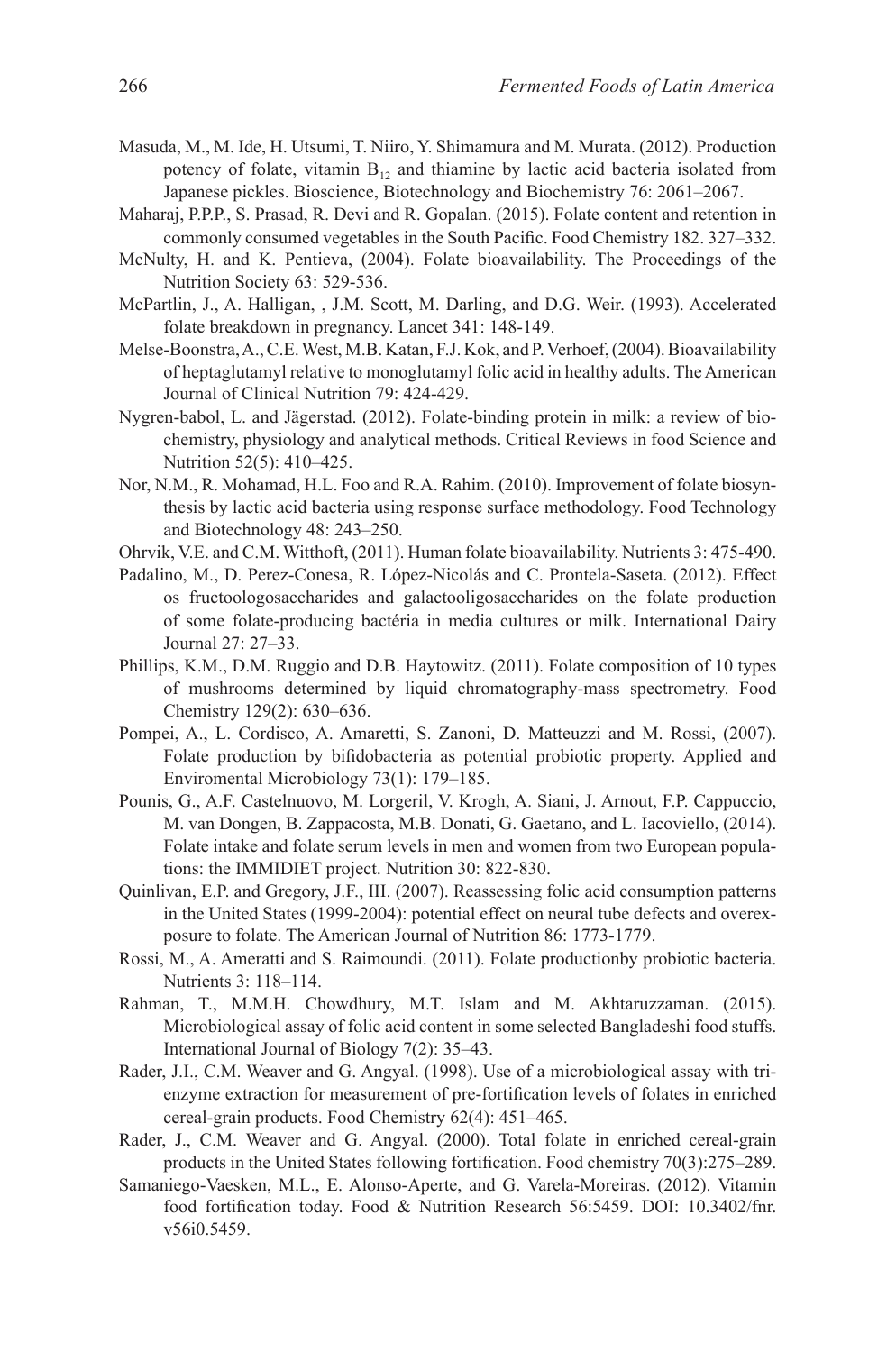- Santos, L.M.P. and M.Z. Pereira. (2007). Efeito da fortificação com ácido fólico na redução dos efeitos do tubo neural. Cadernos de Saúde Pública 23(1): 17–24.
- Santos, F., A. Wegkamp, W.M. de Vos, E.J. Smid, and J. Hugenholtz. (2008). High-level folate production in fermented foods by the B12 producer *Lactobacillus reuteri* JCM1112. Applied and Enviromental Microbiology 74: 3291–3294.
- Sauberlich, H.F., M.J. Kretsch, J.H. Skala, H.L. Johnson, and P.C. Taylor. (1987). Folate requirement and metabolism in nonpregnant women. The American Journal of Clinical Nutrition 46: 1016-1028.
- Scott, J.M. (1999). Folate and vitamin  $B_{12}$ . The Proceedings of the Nutrition Society 58: 441-448.
- Shuaibi, A.M., G.P. Sevenhuysen, and J.D. House. (2009). The importance of using folate intake expressed as dietary folate equivalents in predicting folate status. Journal of Food Composition and Analysis 22: 38-43.
- Silva, N. and B. Davis. (2013). Iron,  $B_{12}$ , and folate. Medicine 41: 204-207.
- Smith, A.D., Y.I. Kim, and H. Refsum. (2008). Is folic acid good for everyone? The American Journal of Clinical Nutrition 87: S17-S33.
- Soongsongkiat, M., P. Puwastien, S. Jittinandana, A. Dee-Uam and P. Sungpuag. (2010). Testing of folate conjugase from chicken pancreas vs. commercial enzyme and studying the effect of cooking on folate retention in Thai foods. Journal of food Composition and Analysis 23: 681–688.
- Stamm, R.A. and L.A. Houghton. (2013). Nutrient intake values for folate during pregnancy and lactation vary widely around the world. Nutrients 5: 3920-3947.
- Strandler, H.S., J. Patring, M. Jägerstad and J. Jastrebova. (2015). Challenges in the determination of unsubstituted food folates: Impact of stabilities and conversions on analytical results. Journal of Agricultural and Food chemistry 63(9): 2367–2377.
- Sybesma, W., M. Starrenburg, L. Tijsseling, M.H.N. Hoefnagel and J. Hugenholts. (2003). Effects of cultivation conditions on folate production by lactic acid bacteria. Applied and Enviromental Microbiology 69(8): 4542–4548.
- Tyagi, K., P. Upadhyaya, S. Sarma, V. Tamboli, Y. Sreelakshmi and R. Sharma. (2015). High performance liquid chromatography coupled to mass spectrometry for profiling and quantitative analysis of folate monoglutamates in tomato. Food Chemistry 179: 76–84.
- Tomar, S.K., N. Srivatsa, R. Iyer and R. Singh. (2009). Estimation of folate production by *Streptococcus thermophilus* using modified microbiological assay. Milchwissenschaft 64(3): 260–263.
- Tamura, T., Y. Mizuno, K.E. Johnston and R.A. Jacob. (1997). Food folate assay with protease, α-amylase and folate conjugase treatments. Journal of Agricultural and Food chemistry 45(1):135–139.
- Truswell, A. and S. Kounnavong. (1997). Quantitative responses of serum folate to increasing intakes of folic acid in healthy women. European Journal of Clinical Nutrition 51: 839-845.
- Uehara, S.K. and G. Rosa. (2010). Associação da deficiência de ácido fólico com alterações patológicas e estratégias para sua prevenção: uma visão crítica. Revista de Nutrição 23(5): 881–894.
- Vishnumohan, S., J. Arcot and R. Pickford. (2011). Naturally-occorring folates in foods: Method development ans analysis using liquid chromatography-tandem mass spectrometry (LC-MS/MS). Food Chemistry 125: 736–742.
- Yon, M., and T.H. Hyun. (2003). Folate content of foods commonly consumed in Korea measured after trienzyme extraction. Nutrition Research 23(6): 735–746.